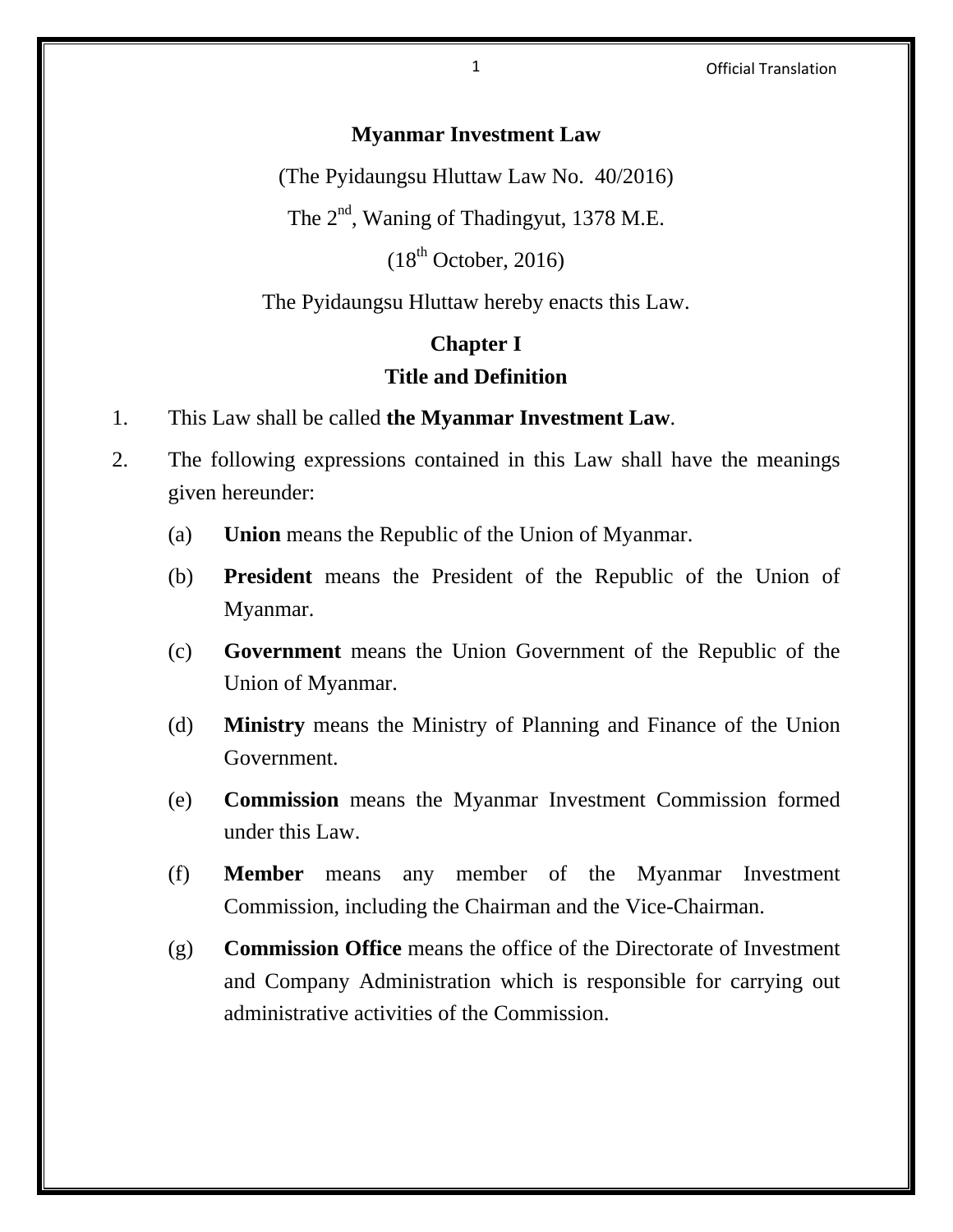- (h) **Secretary** means the Secretary of the Myanmar Investment Commission who is responsible for carrying out administrative activities of the Commission Office.
- (i) **Proposal** means the application, submitted in the stipulated form together with the required contracts and documents, by the proposed investor in order to obtain the Permit of the Commission for intended investment stipulated under section 36.
- (j) **Permit** means an order that describes the approval of the Commission relating to the proposal for investment submitted by the proposed investor.
- (k) **Endorsement application** means the application in the stipulated form together with required documents submitted by proposed investor to obtain an Endorsement of the Commission in order to enjoy benefits relating to right to use land under Chapter XII and exemptions and reliefs under section 75, 77 and 78 of the Chapter XVII.
- (l) **Endorsement** means an order that describes the approval of the Commission relating to the endorsement application submitted by the proposed investor.
- (m) **Citizen** means a citizen, an associate citizen or a naturalized citizen for the purposes of this Law. In this expression, enterprises composed only of citizens are also included.
- (n) **Myanmar Citizen Investor** means a citizen who invests within the Union. In this expression, Myanmar companies and branch offices, and other enterprises established and registered in accordance with the Myanmar Companies Act are included.
- (o) **Foreign Investor** means a person who invests within the Union and is not a citizen. In this expression, foreign companies, branch offices and other enterprises established and registered in accordance with the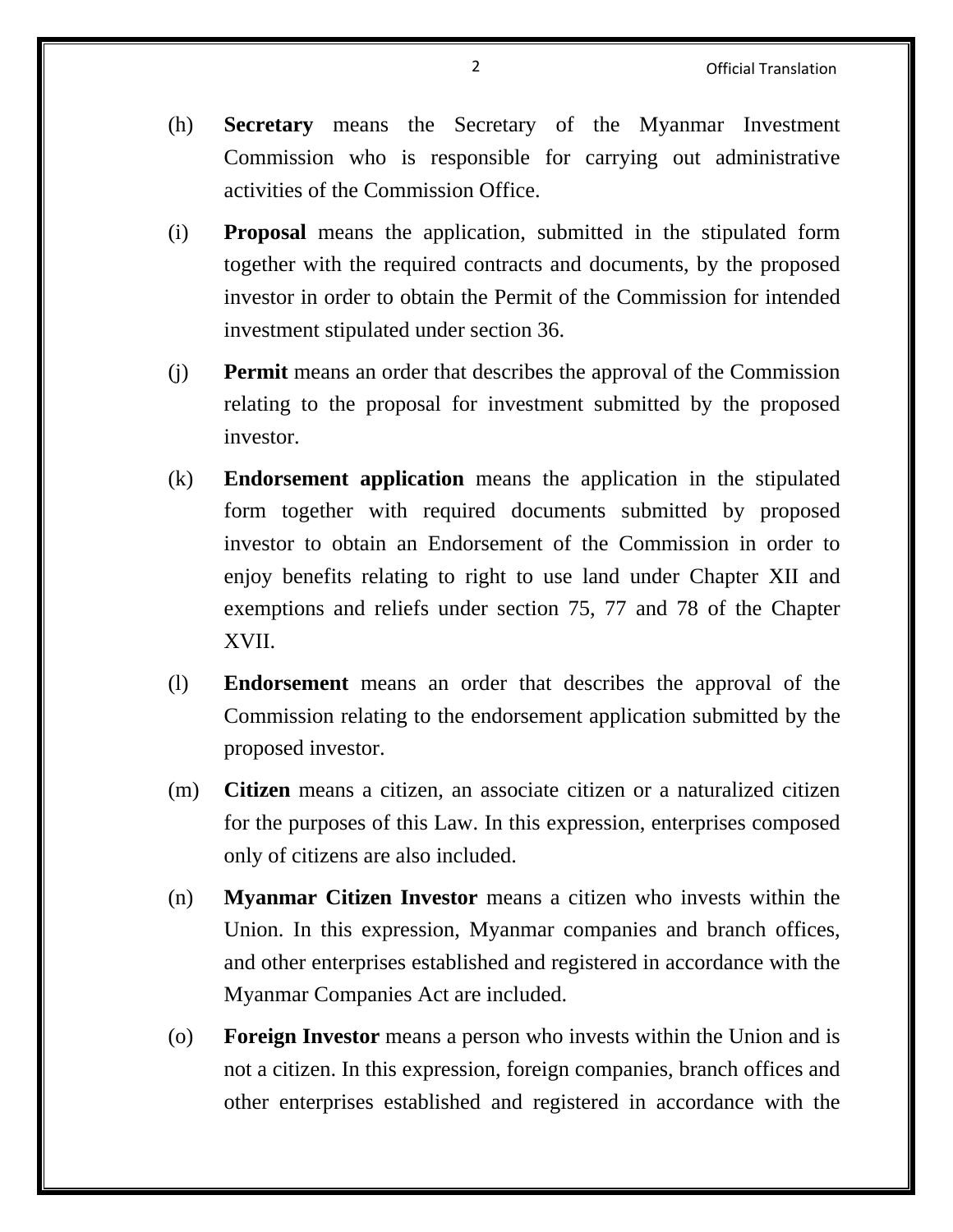Myanmar Companies Act and enterprises formed in accordance with the laws of any other country are also included.

- (p) **Investor** means a Myanmar Citizen investor or Foreign investor who invests within the Union in accordance with the law.
- (q) **Investment** means any assets owned or controlled by the investor in accordance with this Law. It shall also include investments stipulated under section 40.
- (r) **Direct Investment** means an investment in which the investor has the right to control, influence or manage, of such assets which are invested by the investor within the Union in accordance with the law.
- (s) **Foreign Investment** means any direct investment made by a foreign investor within the Union.
- (t) **Enterprise** means:
	- (i) Any legal entity, including company, trust, partnership, sole proprietorship, joint venture, business association or similar organisations established or registered to do businesses in accordance with the applicable laws.
	- (ii) A branch office of such legal entity established in accordance with the applicable laws.
- (u) **Freely Usable Currency** means a currency of a member of the International Monetary Fund (IMF) which is used to make payments for international transactions and widely traded in the principal foreign exchange market as defined by Article 30(f) of the Articles of Agreement of the International Monetary Fund (IMF) and any amendments thereto.
- (v) **Exemption and relief** means the exemptions and reliefs from income tax, customs duty and other internal taxes that may be scrutinized and granted by the Commission based on application of the investor for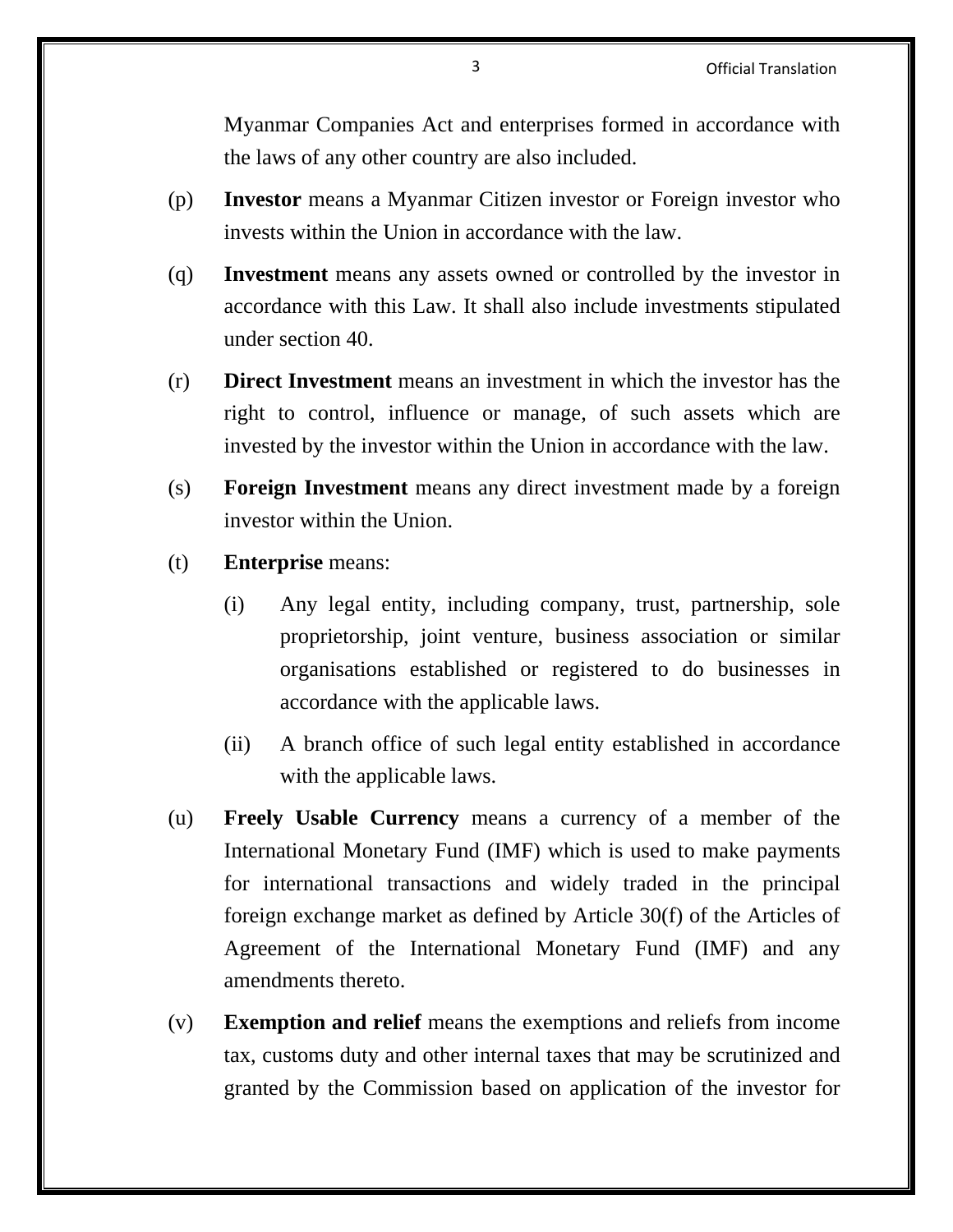investments obtained a Permit or an Endorsement of the Commission in accordance with this Law.

(w) **Measures** mean laws, rules, regulations, procedures, decisions and administrative actions adopted or maintained by government departments, governmental organizations or non-governmental organizations authorized by such departments and organizations.

## **Chapter II**

# **Objective**

- 3. The objectives of this Law are as follow:
	- (a) to develop responsible investments which do not cause harm to the natural environment and the social environment for the interest of the Union and its citizens;
	- (b) to protect the investors and their investments in accordance with the law;
	- (c) to create job opportunities for the people;
	- (d) to develop human resources;
	- (e) to develop highly efficient productivity, service, and trading sectors;
	- (f) to develop technology, agriculture, livestock and industrial sectors;
	- (g) to develop various professional fields including infrastructure around the Union;
	- (h) to enable the citizens to be able to work alongside with the international community; and
	- (i) to develop businesses and investments that meet international standards.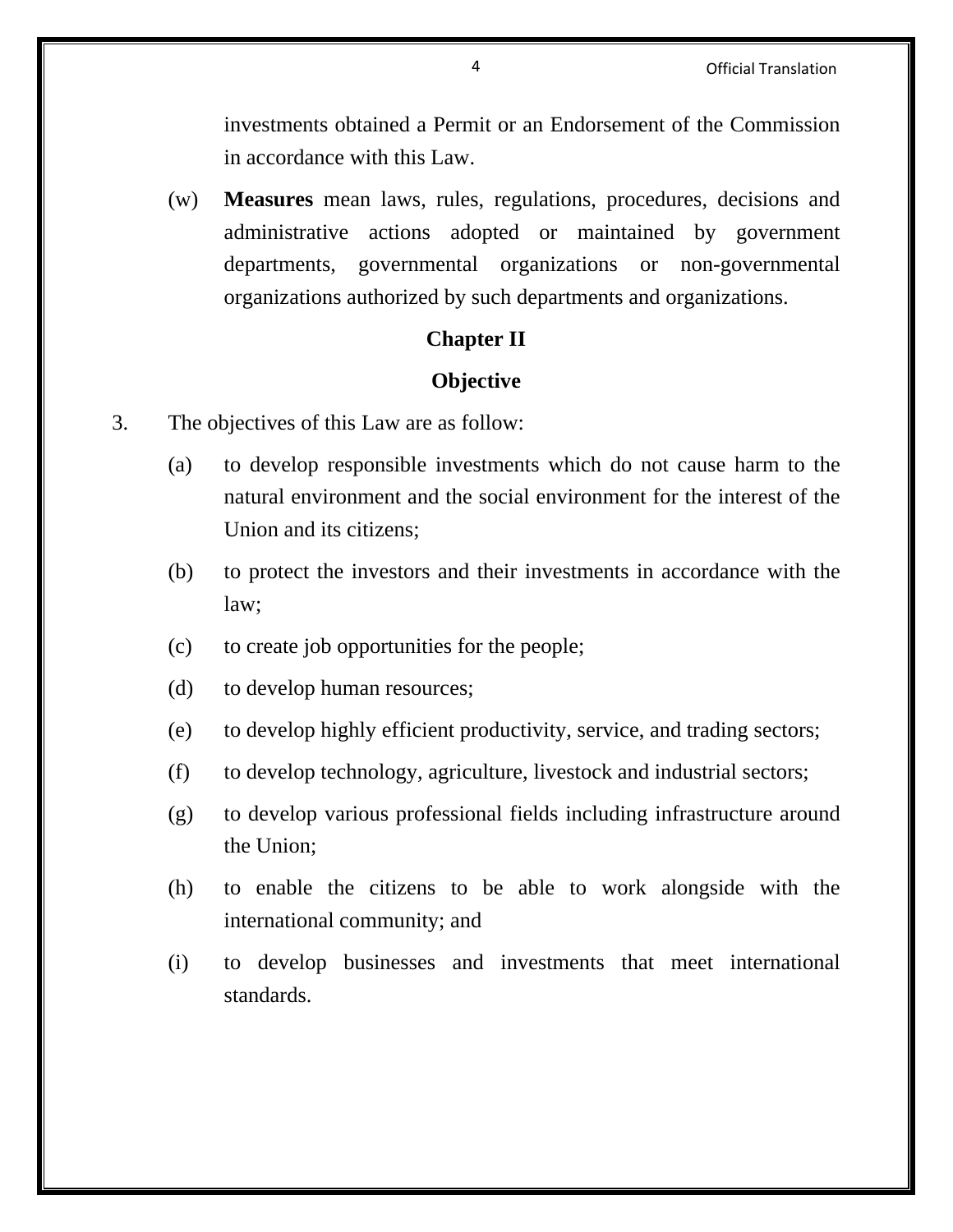# **Chapter III**

## **Scope of the Law**

- 4. This Law shall apply to all existing or new investments within the Union on the date of entry into force of this Law. However, this Law shall not apply to any existing investment disputes or any investments which obtained a Permit and suspended from their business operation before the date of entry into force of this Law.
- 5. This Law shall apply to any investment measures implemented by government departments and governmental organizations except any measures under the provisions of Chapter XXI and Chapter XXII of this Law.

## **Chapter IV**

#### **Formation of the Commission**

- 6. The Commission shall be formed as follow:
	- (a) a Chairman appointed by the Government after nomination from members of the Government by the President;
	- (b) a Vice-Chairman appointed by the Government;
	- (c) members appointed by the Government, who are suitable persons from Union Ministries, government departments, governmental organizations, experts from the private sector, professionals and suitable dignified persons;
	- (d) a Secretary who is the head of the Commission Office by designation.
- 7. The Government shall form the Commission with at least nine members or more in odd numbers, including the Secretary, in accordance with the provisions in section 6.
- 8. The members of the Commission who are not civil service personnel shall have the right to enjoy gratuity and allowances as allowed by the Ministry.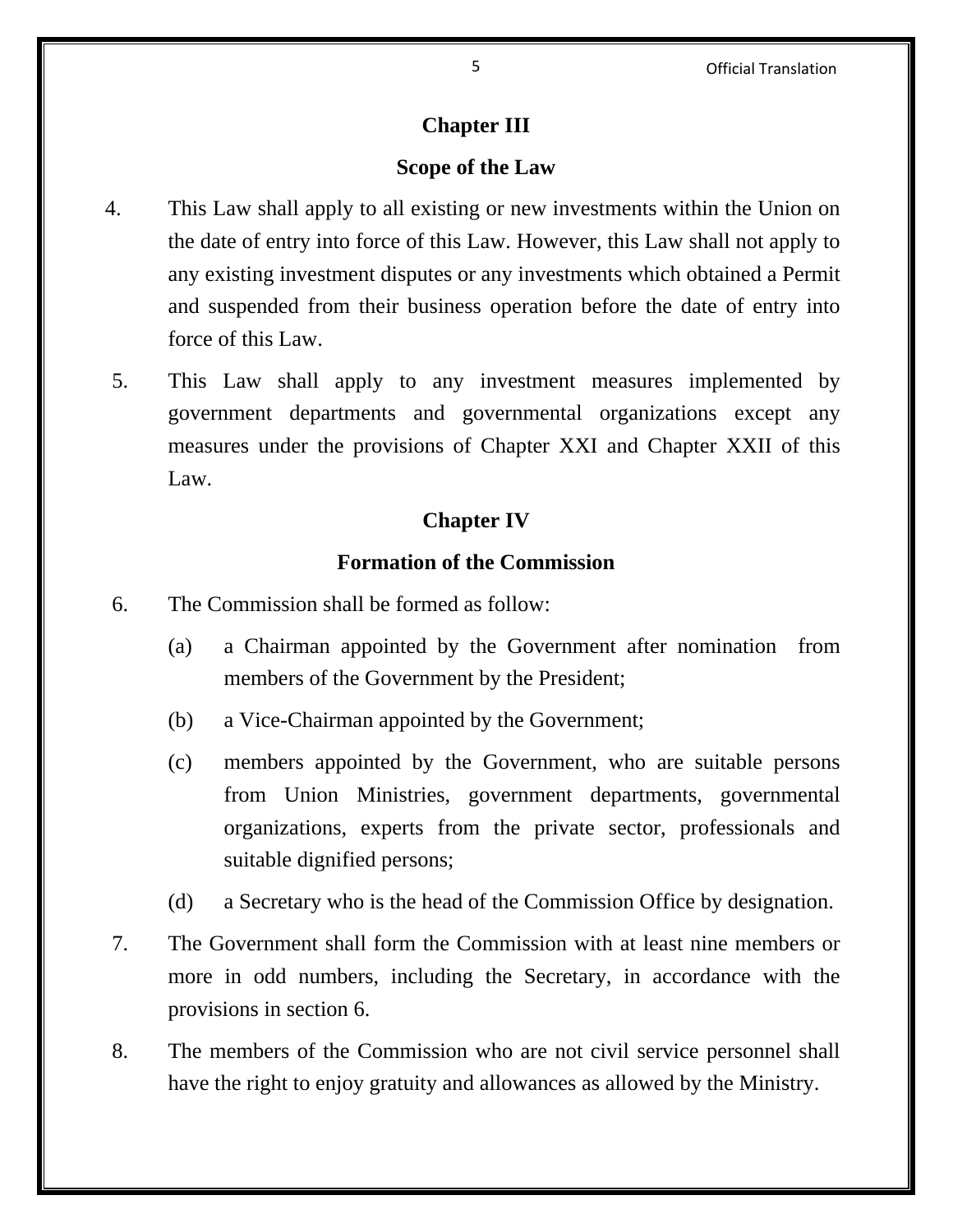- 9. The term of all members of the Commission, except the Secretary, is the same as the term of each Government. The Secretary, being a civil service personal, shall follow the Civil Servant Law.
- 10. The members of the Commission shall not serve for more than two consecutive terms.
- 11. The Government shall reconstitute the Commission within two months from the date of assuming office.
- 12. The head of the Commission Office shall serve as the Secretary of the Commission and shall fulfill duties as stipulated by the Commission.
- 13. The Chairman of the Commission may assign any duty specified in writing among the duties of the Commission to any officials of the Commission Office. In case of such assignment, the assigned person shall undertake only the duty stipulated in the assignment letter. The letter may be withdrawn at any time in writing.

## **Chapter V**

## **Resignation, Dismissal from the Commission and Appointment for Vacancy**

- 14. If the Chairman of the Commission resigns from his position voluntarily during his term, he may resign with the approval of the President by submitting a resignation letter to the Government.
- 15. If a member of the Commission, except the Chairman of the Commission, desires to resign from his position, he may request through the Chairman of the Commission and resign with the approval of the Government.
- 16. The Government may dismiss any member of the Commission in any of the following events:
	- (a) health deficiency to the extent that the member is no longer able to continue to undertake his/her duties according to the diagnosis of the medical board stipulated by law;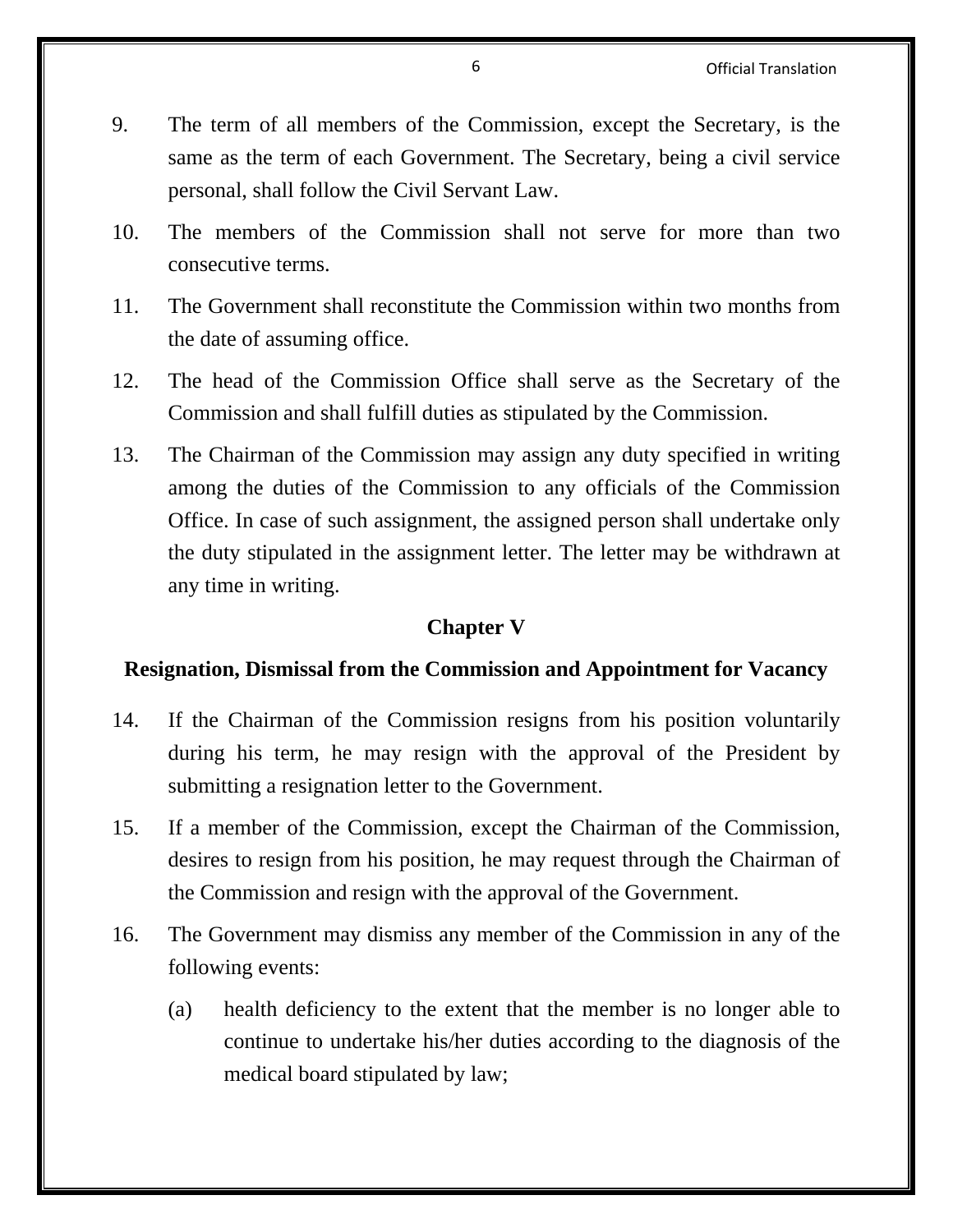- (b) death;
- (c) being penalized by any court due to a criminal offence;
- (d) being declared as insolvent by any court;
- (e) failure to properly perform his/her duties.
- 17. The Government:
	- (a) shall appoint a new member in accordance with the provisions in this Law and its rules if a vacancy arises among the members of the Commission due to resignation, dismissal, death, or any other reason;
	- (b) may temporarily, if the vacancy is the position of the Chairman of the Commission, appoint the Vice-Chairman or a member of the Commission to carry out the functions of the Chairman before appointing a new Chairman.
- 18. The members of the Commission shall serve their functions and duties until new members of the Commission are appointed, except in the event of resignation or dismissal from their positions.
- 19. Notwithstanding the term under section 9, the term of the Chairman, the Vice-Chairman and the members of the Commission who are appointed to the vacant positions under section 17 shall be for the remaining term of the respective member of the Commission who is substituted.
- 20. The Secretary is responsible to perform the daily operations of the Commission, and administrative and management functions related to various matters of the Commission.
- 21. If a member of the Commission has a direct or indirect interest in a proposal submitted to the Commission, such interest must be expressly declared. Such declaration shall be recorded in the meeting minutes of the Commission and such member shall not participate in any right to make decision, activities and discussions of the Commission relating to the proposal.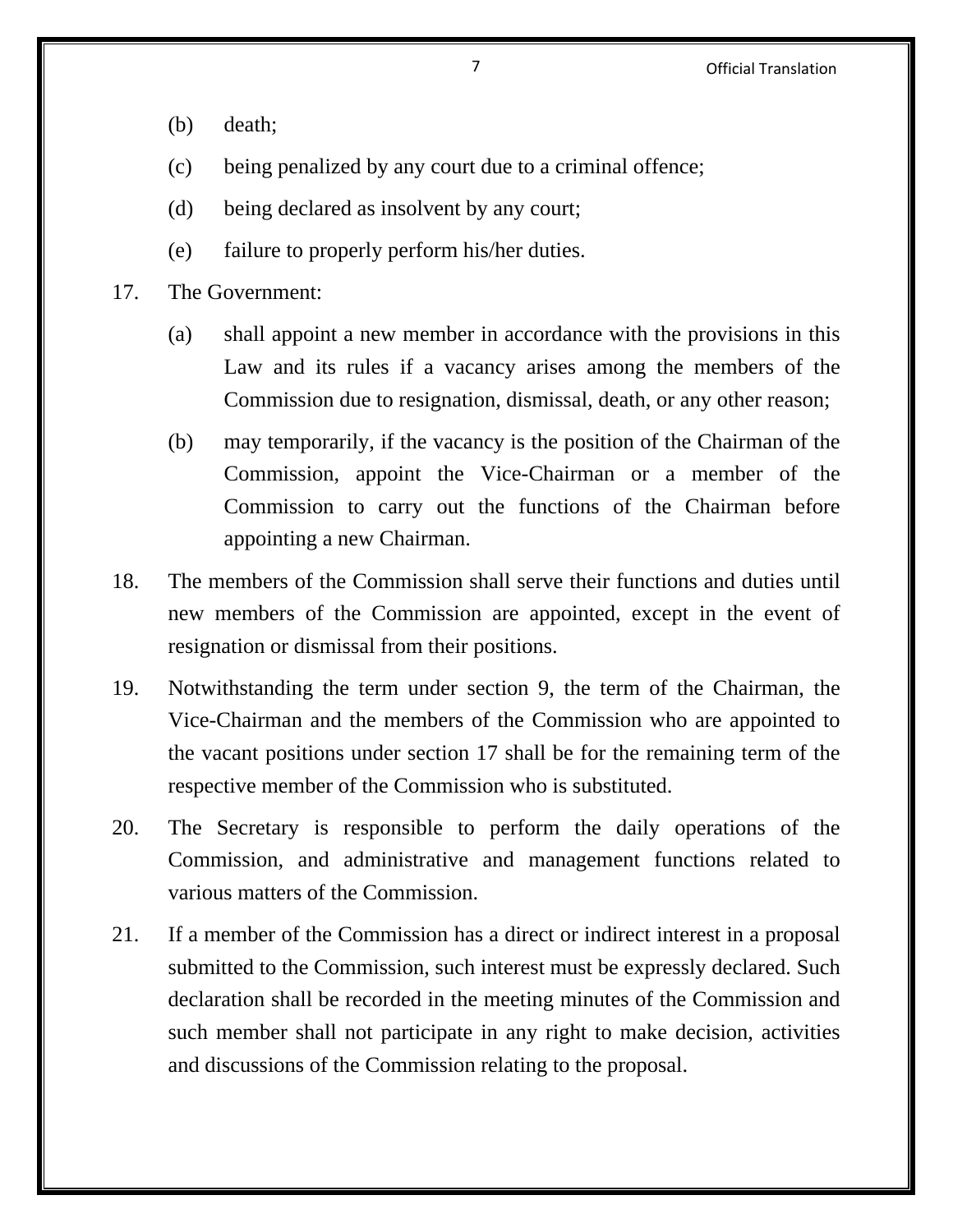22. If a member of the Commission has a direct or indirect interest in the endorsement application submitted to the Commission, such interest must be expressly declared. Such declaration shall be recorded in the Commission Office and such member shall not participate in any process of the Commission Office relating to that endorsement application.

# **Chapter VI**

## **Duties and Powers of the Commission**

- 23. The Commission has the right to freely exercise its duties and powers unless there is contrary to the provisions of this Law.
- 24. The duties of the Commission are as follow:
	- (a) carrying out the investment promotion activities of the Union;
	- (b) performing as the department primarily responsible for coordinating with investors and those who are interested to invest:
	- (c) providing investment facilitation to investors and their investments;
	- (d) advising investment policies to the Union Ministries, Region and State governments in adopting and implementing economic objectives for the development of responsible businesses;
	- (e) issuing policy guidelines and directives for the staffs of the Commission Office;
	- (f) reporting the activities and functions of the Commission to the President and the Government once every three months;
	- (g) reporting annually the status of completion and progress of the investments approved by the Commission to the Pyidaungsu Hluttaw through the Government;
	- (h) delegating powers, in coordination with the Nay Pyi Taw Council, Region and State governments, for investment activities that the Government may approve according to the type of investment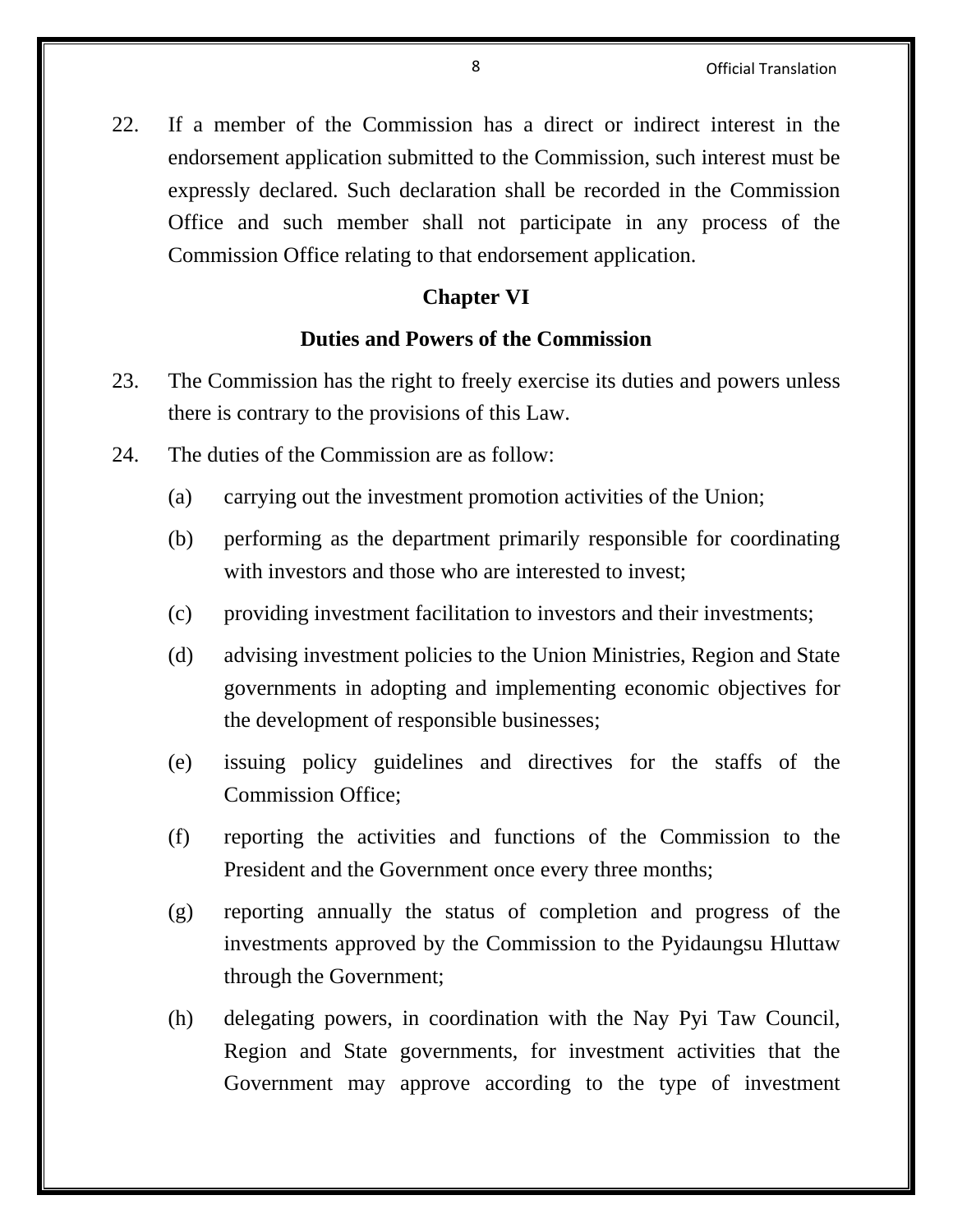activities or the condition of natural resources or creation of employment opportunities for the economic development of the Regions and States including Union Territory;

- (i) submitting advice to the Government in order to facilitate or encourage local and foreign investments;
- (j) taking action against the investor under the relevant laws, procedures and regulations, if it is known that the investors, when finding natural resources or antiques, either processes, converts or conceals such items without notifying;
- (k) scrutinizing whether or not the investor and its investment complies with this Law and its rules, regulations, notifications, orders, directives and procedures and provisions contained in contracts, and if not, ensuring the investor to abide and taking action against the investor and its investments that do not abide by such matters in accordance with the laws;
- (l) reviewing exemptions, reliefs and the restricted investment activities and reporting such reviews to the Government.
- (m) performing duties assigned by the Government from time to time.
- 25. In order to implement its duties under this Law, the powers of the Commission are as follow:
	- (a) issuing notifications with the approval of the Government after stipulating the investment promoted sectors and the types of the restricted or prohibited investment activities;
	- (b) stipulating, with the approval of the Government, the types of investment activities that are strategic for the Union, capital intensive investment projects and projects which potentially have a large impact on the environment and the local community;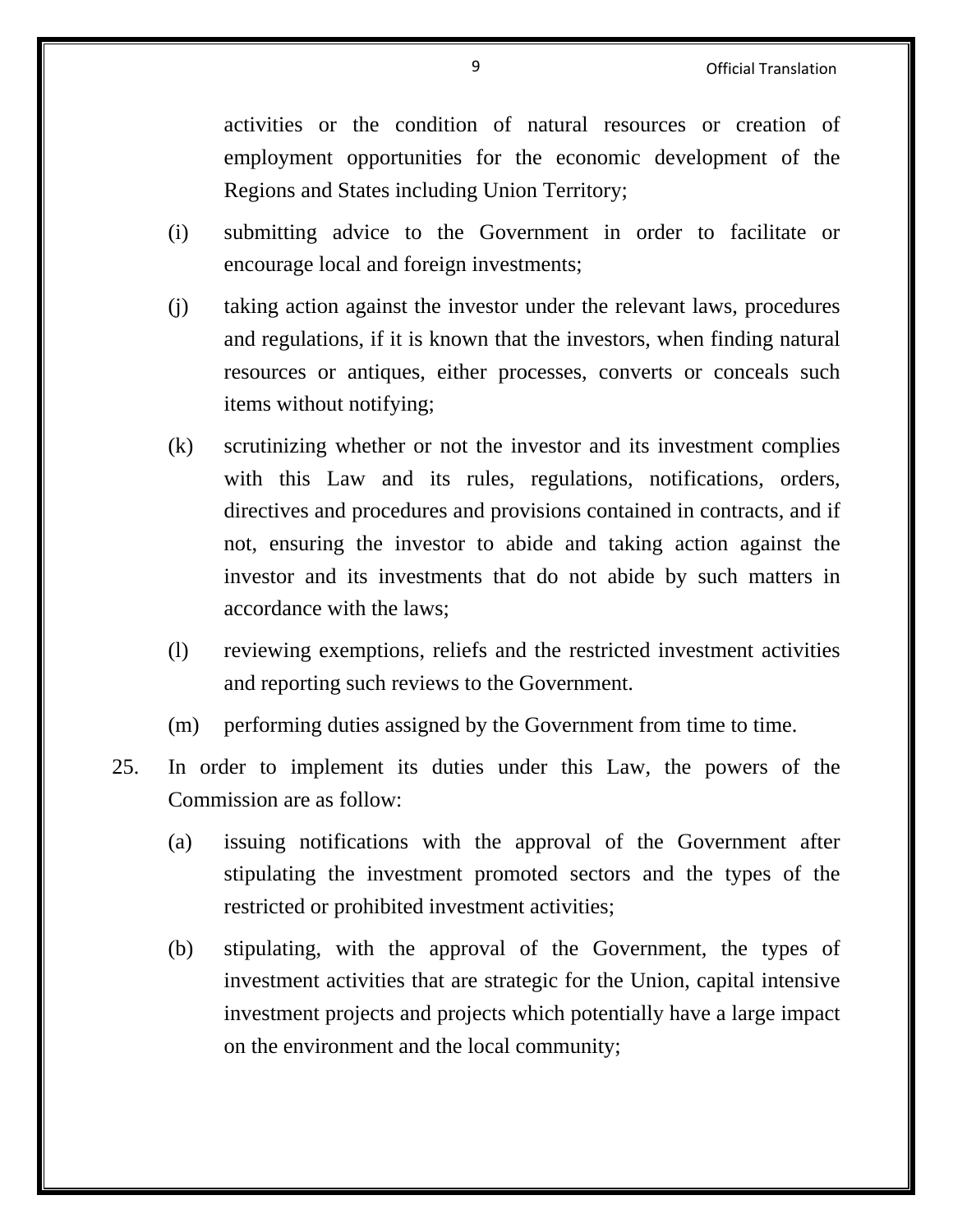- (c) issuing the Permit to the investor when submitting a proposal to the Commission if the proposal is beneficial to the Union and consistent with the laws, and refusing the proposal if the proposal does not meet such conditions;
- (d) conducting the necessary scrutiny when completely submitting an endorsement application to the Commission and issuing the Endorsement to the investor if the endorsement application is not contrary to any law;
- (e) approving or refusing after scrutiny when applying for an extension or amendment of the term of the Permit or the Endorsement by the investor;
- (f) asking, the investor, if required, to submit documents or evidences relating to its investment;
- (g) managing to take action against the investor under the existing law if it is found that there is credible evidence that the investor has submitted the improper attached documents to the Commission to obtain a Permit or an Endorsement, or in the event, the investor does not comply with the terms and conditions of the Permit or the Endorsement;
- (h) scrutinizing, as required, and granting, when eligible, exemptions and reliefs to enjoy in accordance with the provisions of this Law;
- (i) stipulating the types of investment activities, with the approval of the Government, which are not allowed to enjoy tax exemptions or reliefs or both;
- (j) requesting and obtaining assistance and information relating to the duties of the Commission from government departments, governmental organizations and other necessary organizations, including investors in order to perform the duties of the Commission under this Law;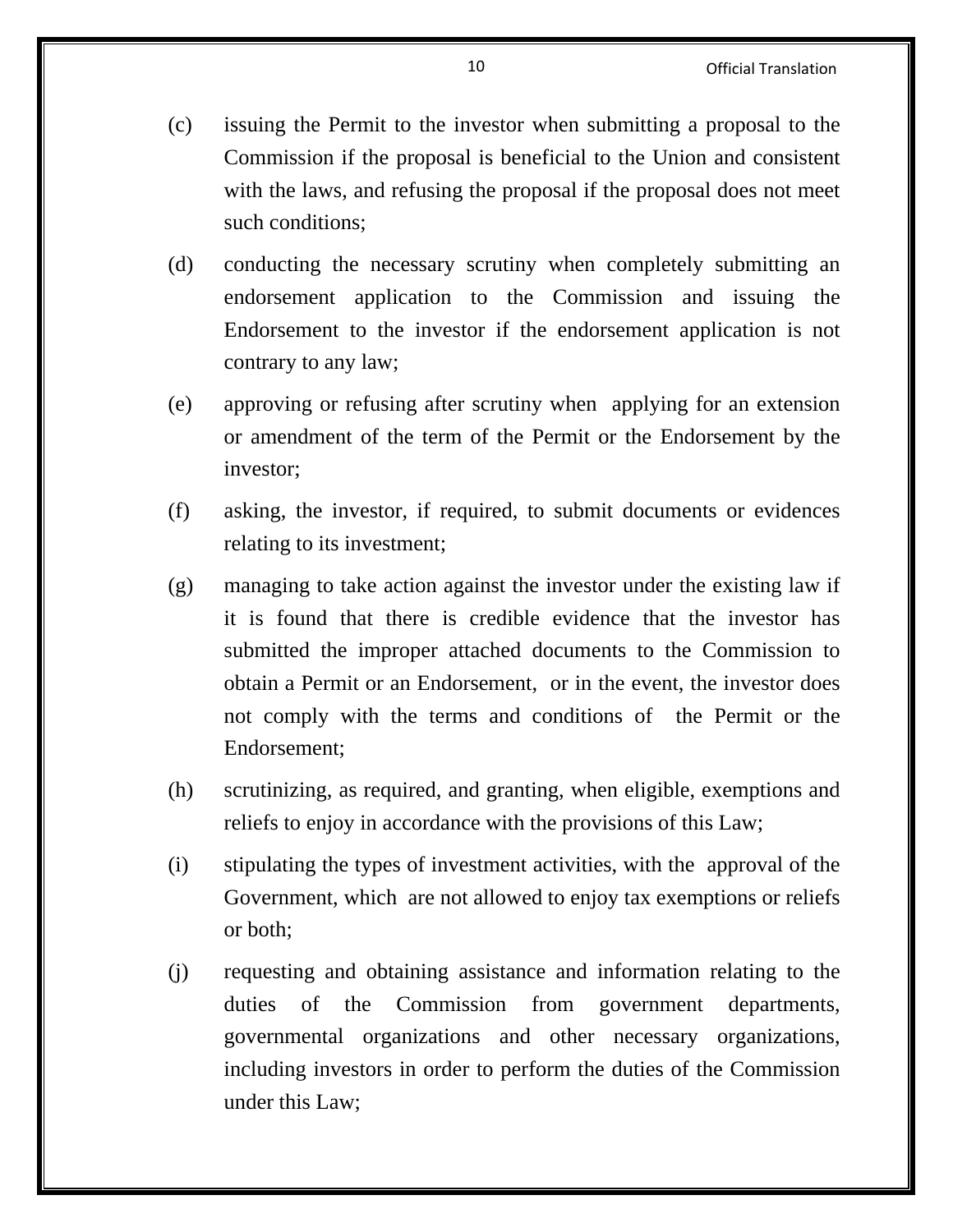- (k) undertaking necessary measures to successfully implement the provisions of this Law;
- (l) scrutinizing and granting appropriate periods for construction or preparation subject to the type of investment activities;
- (m) scrutinizing and granting the exemptions and reliefs relating to the temporary import of machineries and equipments from abroad under temporary import procedures issued by the Customs Department in coordination with the relevant ministries; and
- (n) in effectively implementing this Law, establishing and managing a system that is able to carry out activities such as systematically scrutinizing disputes, identifying the causes for disputes, responding, inquiring and settling the losses before the stage of dispute resolution;
- 26. The Commission may stipulate and collect other service fees, including registration fees.
- 27. The Commission may, in carrying out its duties, form committees and bodies, as required.
- 28. The Commission may, in implementing its duties, open branch offices of the Commission locally or overseas with the approval of the Government, as required.

## **Chapter VII**

#### **Convening of Meeting**

- 29. Meetings shall be convened as follow:
	- (a) convening regular meetings of the Commission at least once a month;
	- (b) convening special meetings as required.
- 30. The Chairman of the Commission shall act as the Chairman of the meetings. The Vice-Chairman shall act as the Chairman of the meeting when the Chairman is not present.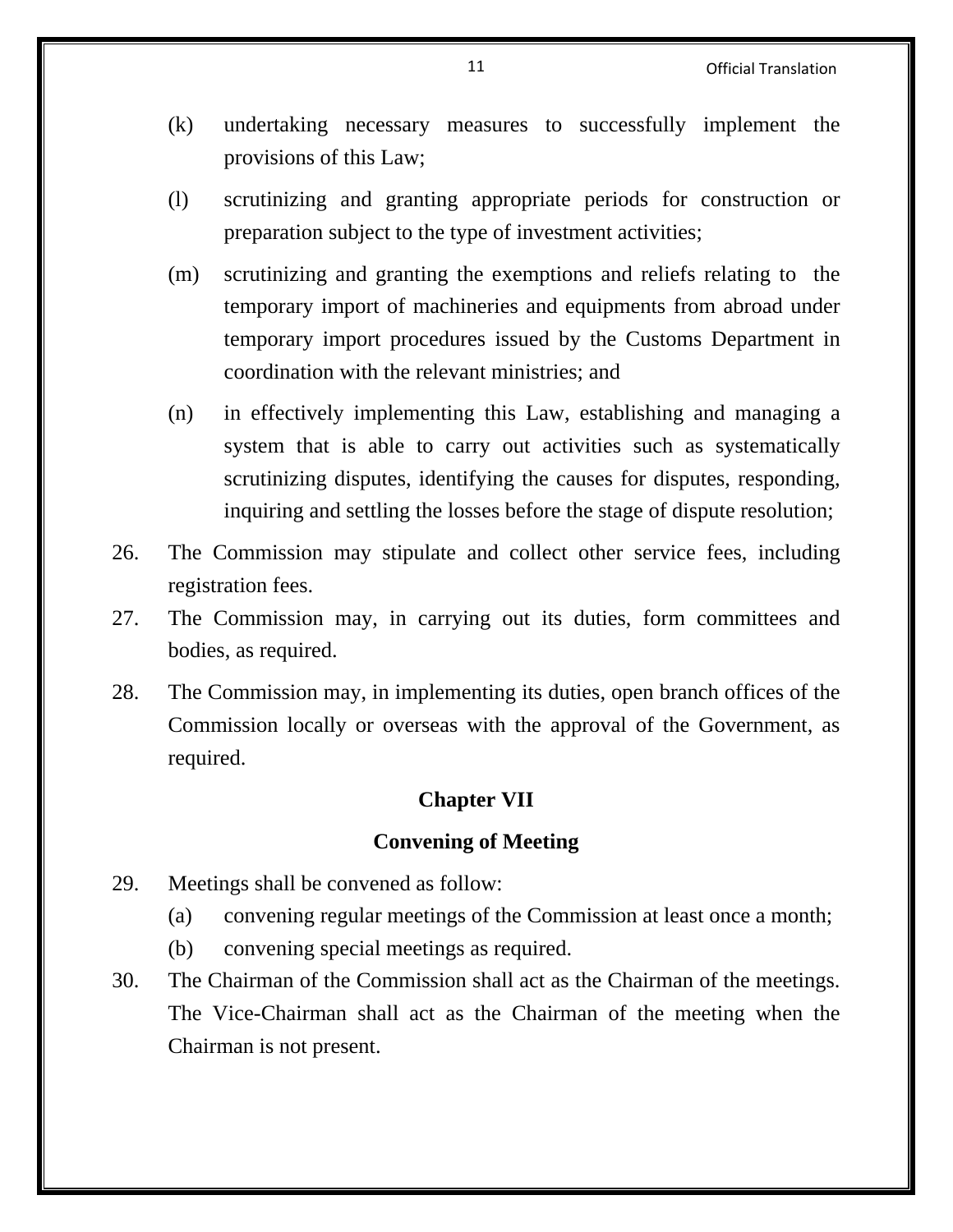- 31. A quorum for a meeting of the Commission shall be valid if more than half of the total number of the members of the Commission, including the Chairman or the Vice-Chairman, are present.
- 32. The Commission shall make decisions in conformity with more than half of the total number of the members of the Commission who are present at a Commission meeting. The members of the Commission, who are not present at the meeting, shall not object, deny or amend such decision.
- 33. The Commission may invite experts from the relevant departments and other organizations to any meeting of the Commission for the matters that require professional expertise.
- 34. The Commission shall allow the investors and persons supporting the investor to attend and provide explanations and engage in discussions at meetings of the Commission.
- 35. The members of the Commission shall submit and report their specific activities at the closest regular meeting of the Commission, and obtain approval for the specified activities.

# **Chapter VIII**

## **Submission of Proposal**

- 36. The investor shall submit a proposal to the Commission and invest after receiving the Permit for the following investment activities stipulated in the rules;
	- (a) investment activities that are essential to the national strategy;
	- (b) large capital intensive investment projects;
	- (c) projects which are likely to cause a large impact on the environment and the local community;
	- (d) investment activities which use state owned land and buildings;
	- (e) investment activities which are designated by the Government to require the submission of a proposal to the Commission.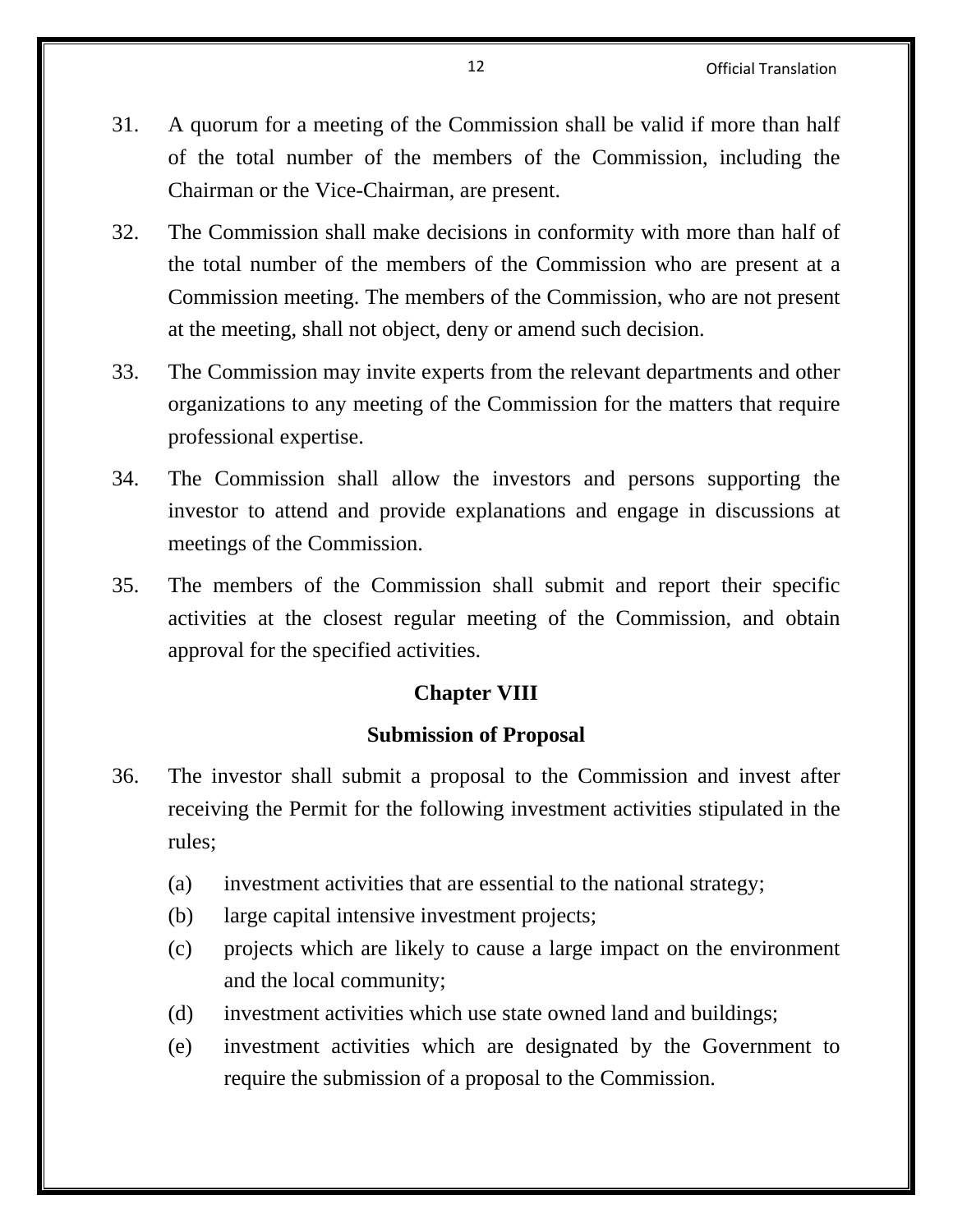13 Official Translation

# **Chapter IX**

## **Submission of Endorsement Application**

- 37. No investor is required to submit a proposal to the Commission for other investment activities except investment activities stipulated under section 36. However, in order to enjoy the right to use land under Chapter XII, and one or more than one or all of the exemptions and reliefs under sections 75, 77 and 78, an endorsement application must be submitted in the stipulated form to the Commission Office.
- 38. When submitting the endorsement application, all approvals or licenses or permits or similar documents issued by the relevant organizations according to the type of business must be attached.
- 39. The Commission may accept, after scrutinizing the endorsement application submitted under section 37, if it is complete, and allow resubmitting the endorsement application after corrections are made, if it is not complete.

# **Chapter X**

## **Stipulation of the Types of Investment Activities**

- 40. In investment, the following are also included:
	- (a) enterprise;
	- (b) moveable property, immovable property and rights related to property, cash, pledges, mortgages and liens, machinery, equipment, spareparts, and related tools;
	- (c) shares, stocks, and debentures (a) promissory note of a company;
	- (d) intellectual property rights under any laws, including technical knowhow, patent, industrial designs, and trademarks;
	- (e) claims to money and to any performance under contracts having a financial value;
	- (f) revenue-sharing contract, or production, management, construction, rights under contracts, including turnkey;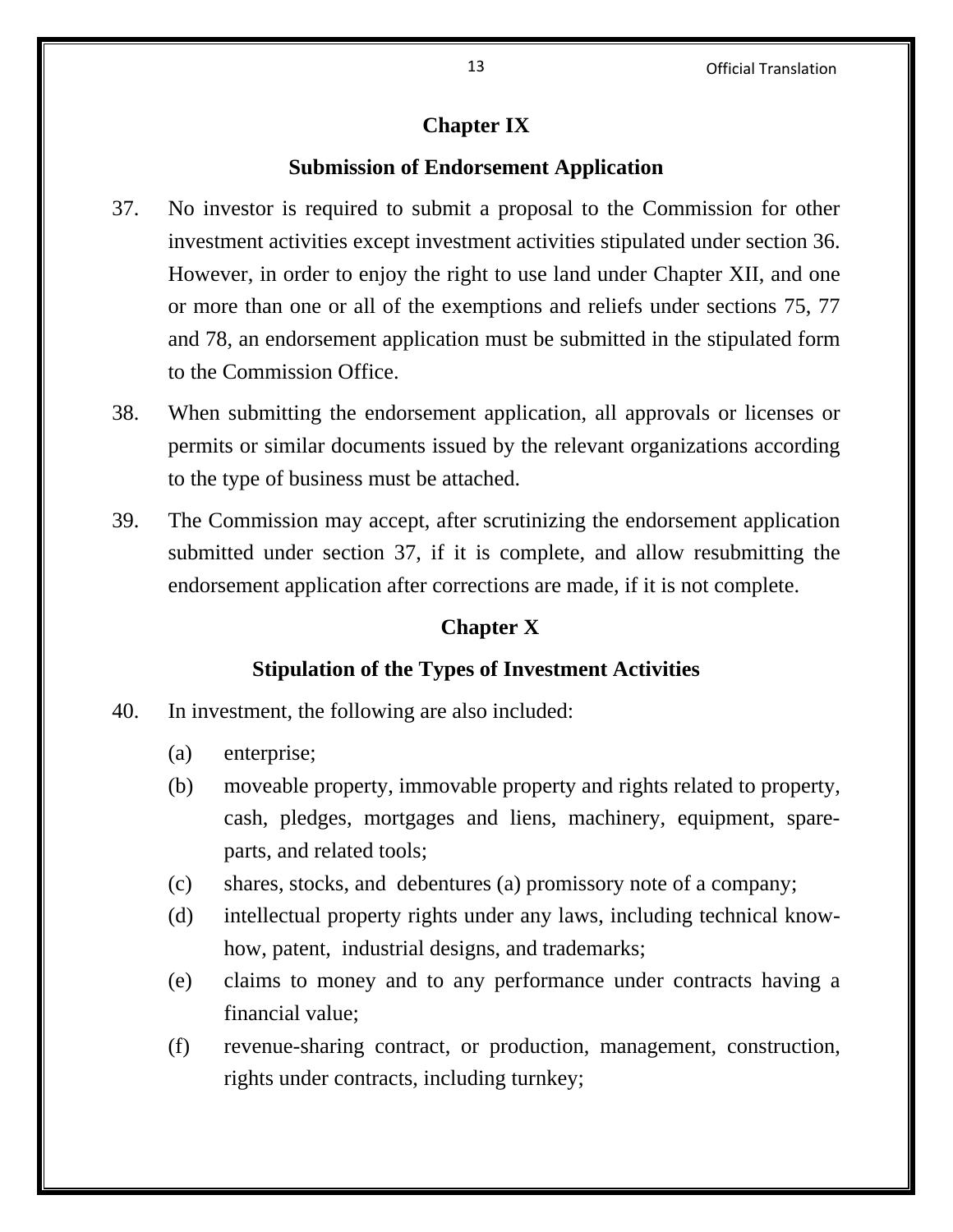14 Official Translation

- (g) assignable rights granted by relevant laws or contract, including the rights of exploration, prospecting and extraction of natural resources;
- 41. The following investments activities shall be stipulated as the prohibited investments:
	- (a) investment activities which may bring or cause hazardous or poisonous wastes into the Union;
	- (b) investment activities which may bring technologies, medicines, flora and fauna and instruments which are still being tested abroad, or which have not obtained approvals to use, plant or cultivate, except the investments which are made for the purpose of research and development;
	- (c) investment activities which may affect the traditional culture and customs of the ethnic groups within the Union;
	- (d) investment activities which may affect the public;
	- (e) investment activities which may cause an enormous harmful impact to the natural environment and ecosystem;
	- (f) investment activities which manufacture goods or provide services that are prohibited under the applicable laws.
- 42. The following types of investment activities shall be stipulated as restricted investments:
	- (a) investment activities allowed to be carried out only by the Union;
	- (b) investment activities that are not allowed to be carried out by Foreign investors;
	- (c) investment activities allowed only in the form of a joint venture with any citizen owned entity or any Myanmar citizen; and
	- (d) investment activities to be carried out with the approval of the relevant ministries.
- 43. The Commission shall, with the approval of the Government, issue notifications to inform the public of investment promoted sectors and restricted investment activities under section 42.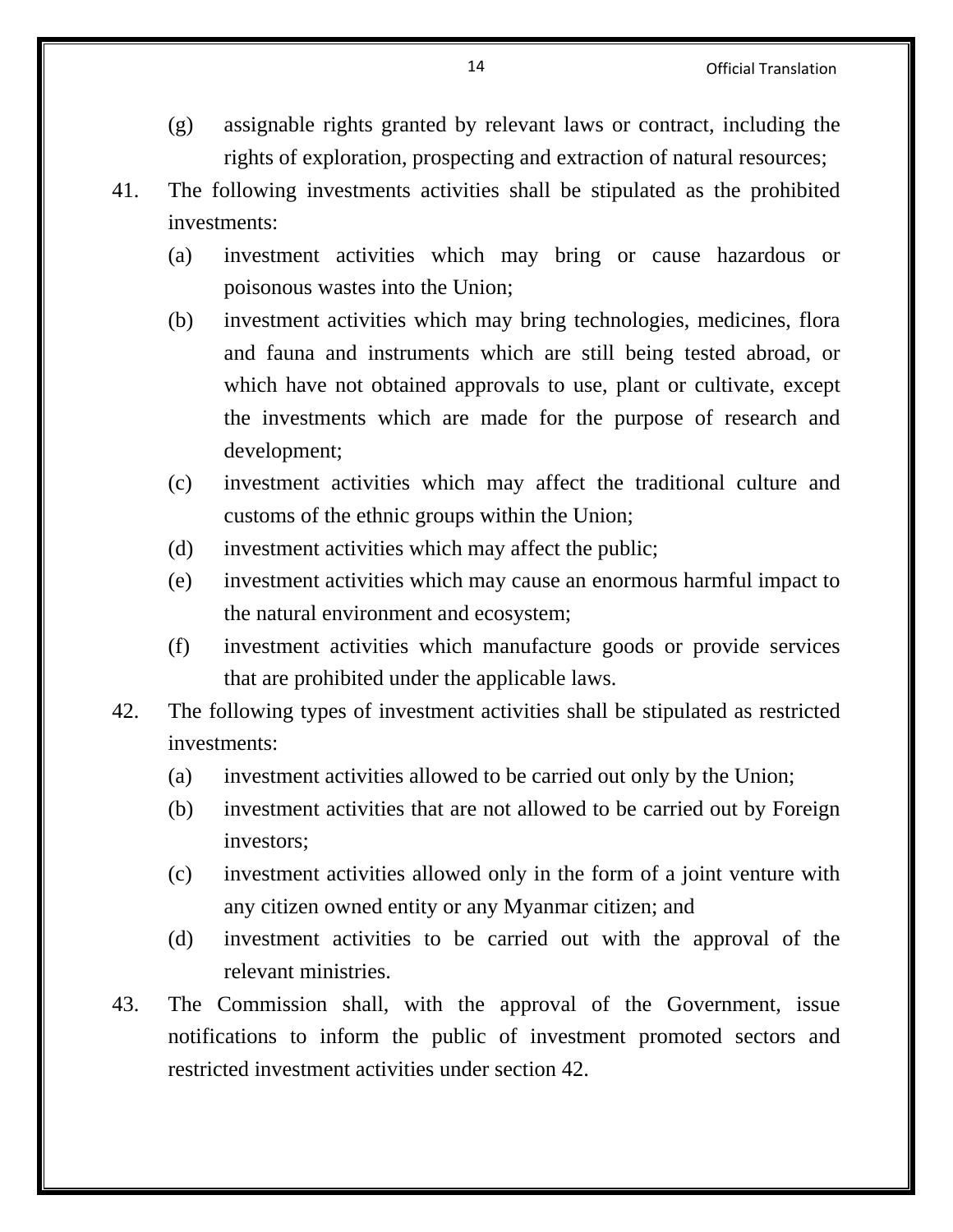- 44. If it is required to liberalize or amend or remove types of the investment activities restricted under section 42 after reviewing and revising from time to time, the Commission shall obtain the approval of the Government and notify the amendment and stipulation of such types of investment activities.
- 45. In reviewing and revising section 44, the Commission may discuss the responsible personnel from the private sectors, government departments, and governmental organizations, in order not to be contrary to international trade and investment commitments made by the Government.
- 46. The Commission shall, for the investment activities which may have a significant impact on security, economic conditions, the environment, and national interest of the Union and its citizens, submit to and obtain the approval of the Pyidaungsu Hluttaw through Government when preparing to issue a Permit thereto.

## **Chapter XI**

## **Treatment of Investors**

- 47. In dealing with the investors:
	- (a) the Government shall accord to Foreign investors and their direct investments, treatment no less favorable than it accords to Myanmar citizen investors in respect to the expansion, management, operation, and the sale, or other disposition of direct investments according to this Law except in any other stipulated laws, rules and notifications;
	- (b) the Government shall accord, in like circumstances, to Foreign investors and their direct investments from one country, treatment no less favorable than that it accords to investors of any other country and their direct investments in respect of establishment, acquisition, expansion, management, operation, and the sale or other disposition of direct investments;
	- (c) The provision of subsection (b) shall not be construed so as to oblige Foreign investors with any treatment, preferences or privileges resulting from the following matters: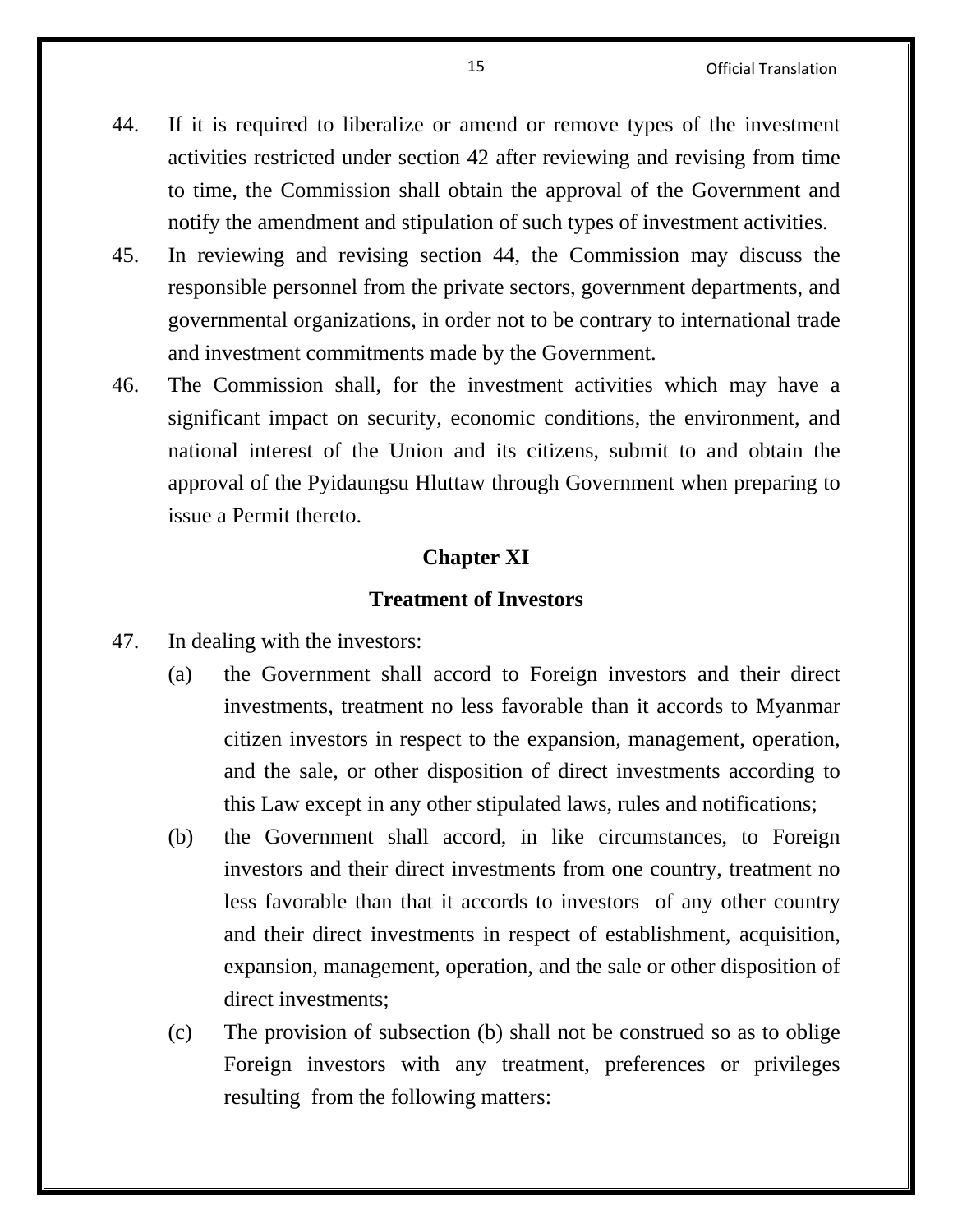- (i) Customs Union, Free Trade Area, Economic Union resulting from Customs Union, Free Trade Area and Economic Union and international agreements;
- (ii) more favorable treatments to be accorded to investors and their investments included in international agreements, bilateral or regional or international treaties, agreements or arrangements between regional countries, treaties, agreements or arrangements with other countries, or arrangements relating wholly or partially to taxation.
- 48. The Government guarantees to the investors fair and equitable treatment in respect of the following:
	- (a) the right to obtain the relevant information on any measures or decision which has a significant impact on the investors and their direct investments;
	- (b) the right to due process of law and the right to appeal on similar measures, including any change to the terms and conditions under any license, a Permit or an Endorsement granted by the Government to the investors and their direct investments.
- 49. The provisions of this Chapter shall not affect the provisions in section 76.

## **Chapter XII**

## **Right to Use Land**

- 50. (a) An Investor who obtains a Permit or an Endorsement under this Law has the right to obtain a long-term lease of land or building from the private owned or from the relevant government departments, governmental organizations managed by the Government, or owned by the State in accordance with the stipulations in order to do investment. Citizen investors may invest in their own land or building in accordance with relevant laws.
	- (b) Foreign investor may lease land or building either from the Government or governmental organizations or from owners of private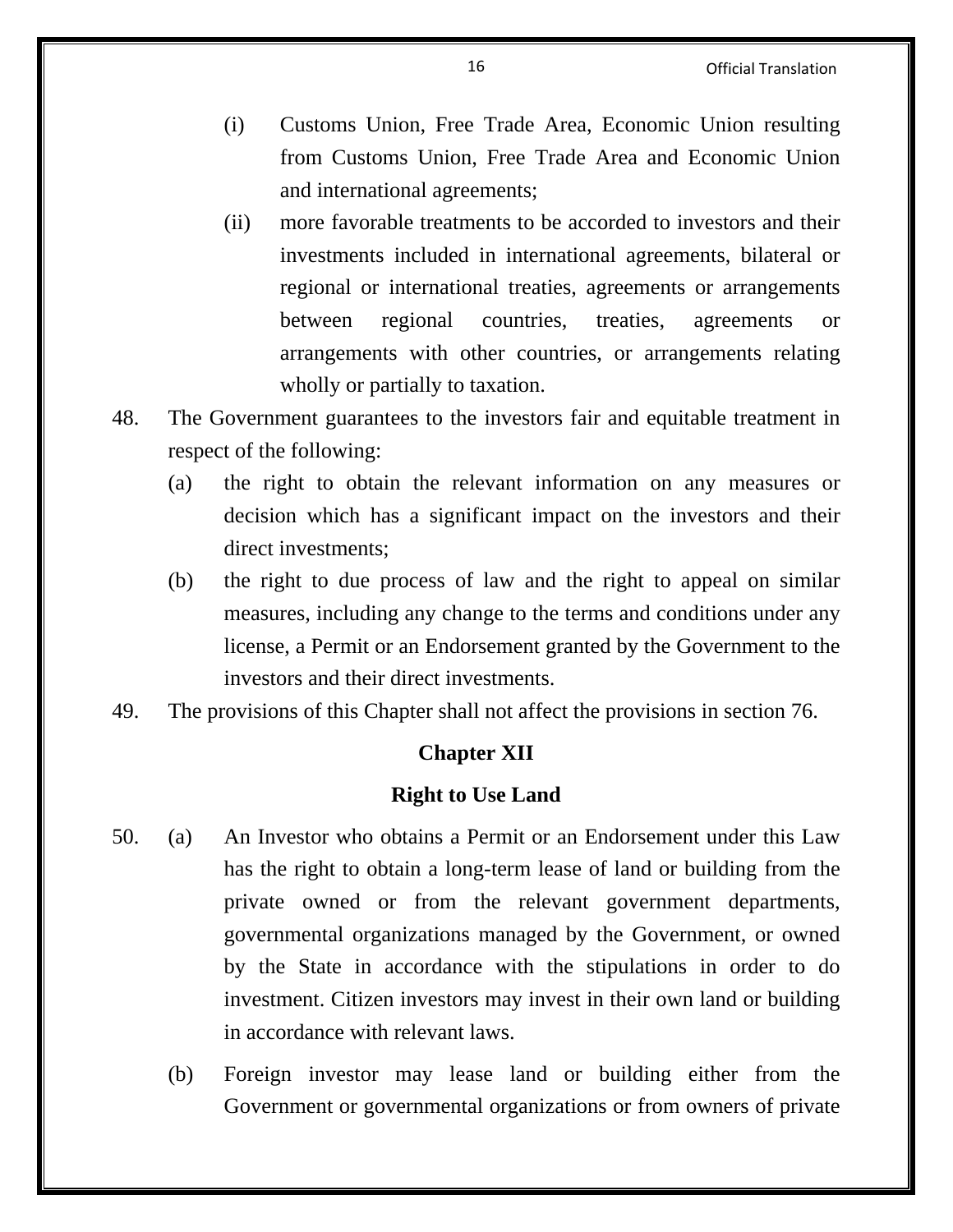land or building from commencing on the date of receipt of a Permit or an Endorsement of the Commission up to an initial period of (50) year in accordance with the stipulation.

- (c) After the expiry of the term of the right to use land or building or the period of right to lease of land or building permitted under subsection (b), a consecutive period of (10) years and a further consecutive period of (10) years extension to such period of lease of land or building may be obtained with the approval of the Commission.
- (d) The investor shall register the land lease contract at the Office of Registry of Deeds in accordance with the Registration Act.
- (e) The Government may grant more favorable terms and conditions for the lease of land and the use of land by Myanmar citizen investors.
- (f) The Commission shall, for the purpose of the development of the entire Union with the approval of the Pyidaungsu Hluttaw submitted through the Government, grant a longer period for the right to lease land or building and the right to use land under this Law, to investors who invest in least developed and remote region.

## **Chapter XIII**

## **Employment of Staff and Workers**

- 51. The investor:
	- (a) may appoint of any citizen who is a qualified person as senior manager, technical and operational expert, or advisor in his investment within the Union in accordance with the laws;
	- (b) shall appoint them to replace, after providing for capacity building programs in order to be able to appoint citizens to positions of management, technical and operational experts, and advisors;
	- (c) shall appoint only citizens for works which does not require skill;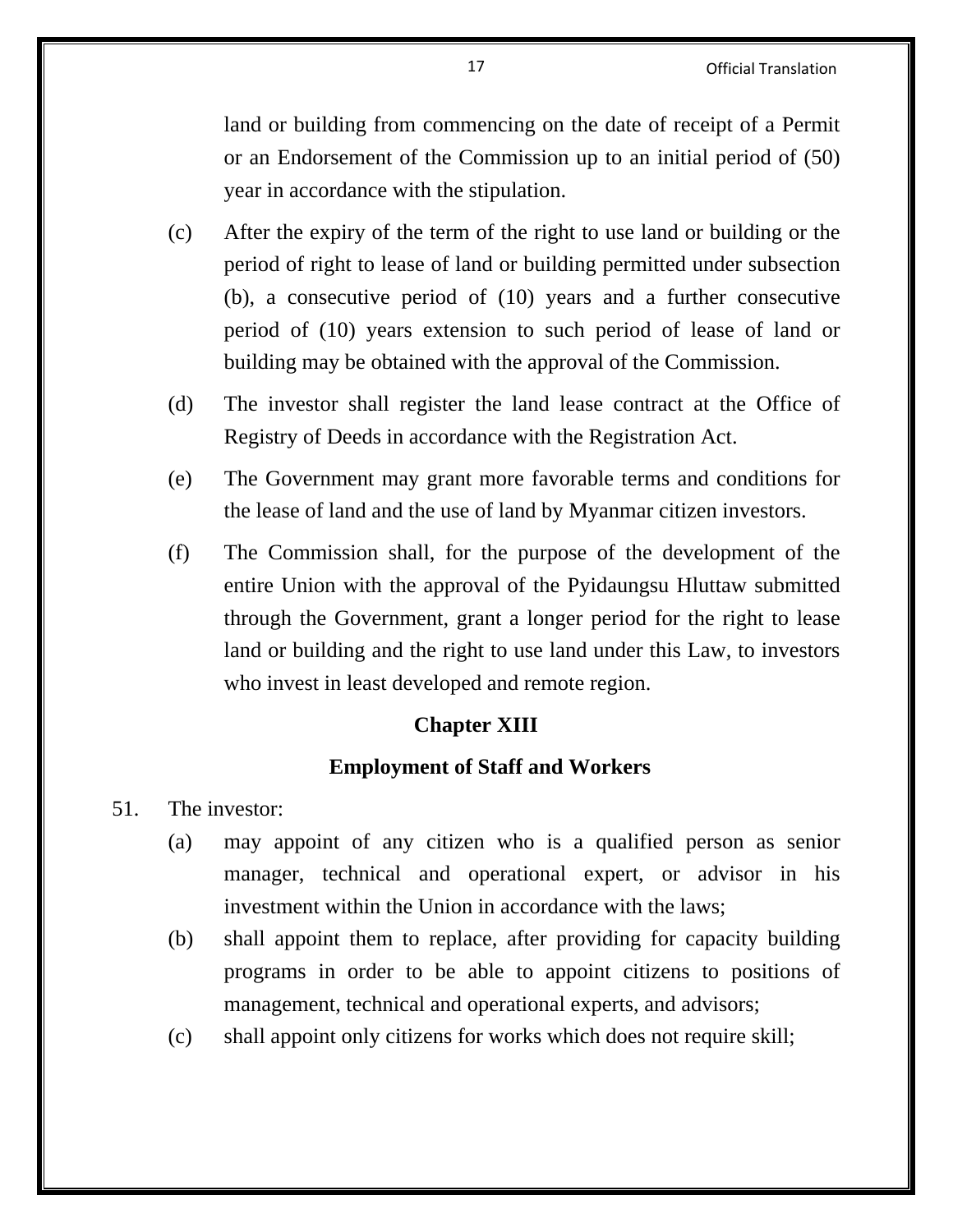- (d) shall appoint skilled citizen and foreign workers, technicians, and staff by signing an employment contract between employer and employee in accordance with the labor laws and rules;
- (e) shall ensure to obtain the entitlements and rights in the labor laws and rules, including minimum wages and salaries, leave, holidays, overtime fees, damages, compensation of the workman, social welfare, and other insurance related to workers in stipulating the rights and duties of employers and employees and occupational terms and conditions in the employment contract;
- (f) shall settle disputes arising among employers, among workers, between employers and workers, and technicians or staff in the investment in accordance with the applicable laws.

# **Chapter XIV Investment Guarantee**

- 52. The Government guarantees not to nationalize any investment carrying out in accordance with the law. Except under the following conditions, the Government guarantees not to take any measures which expropriate or indirectly expropriate or is likely to effect a result in the termination of an investment :
	- (a) necessary for the public interest;
	- (b) in a non-discriminatory manner;
	- (c) in accordance with due process of law;
	- (d) on payment of prompt, fair and adequate compensation;
- 53. A fair and adequate compensation shall be designated as an equivalent to the market value prevailing at the time of expropriation of the investment. However, that designation shall be based on a fair consideration of public interest as well as the interests of the private investor, and shall take into account the present and past conditions of investment, the reason for expropriation of the investment or assets, the fair market value of the investment, the purpose of expropriating the investment or assets, the profits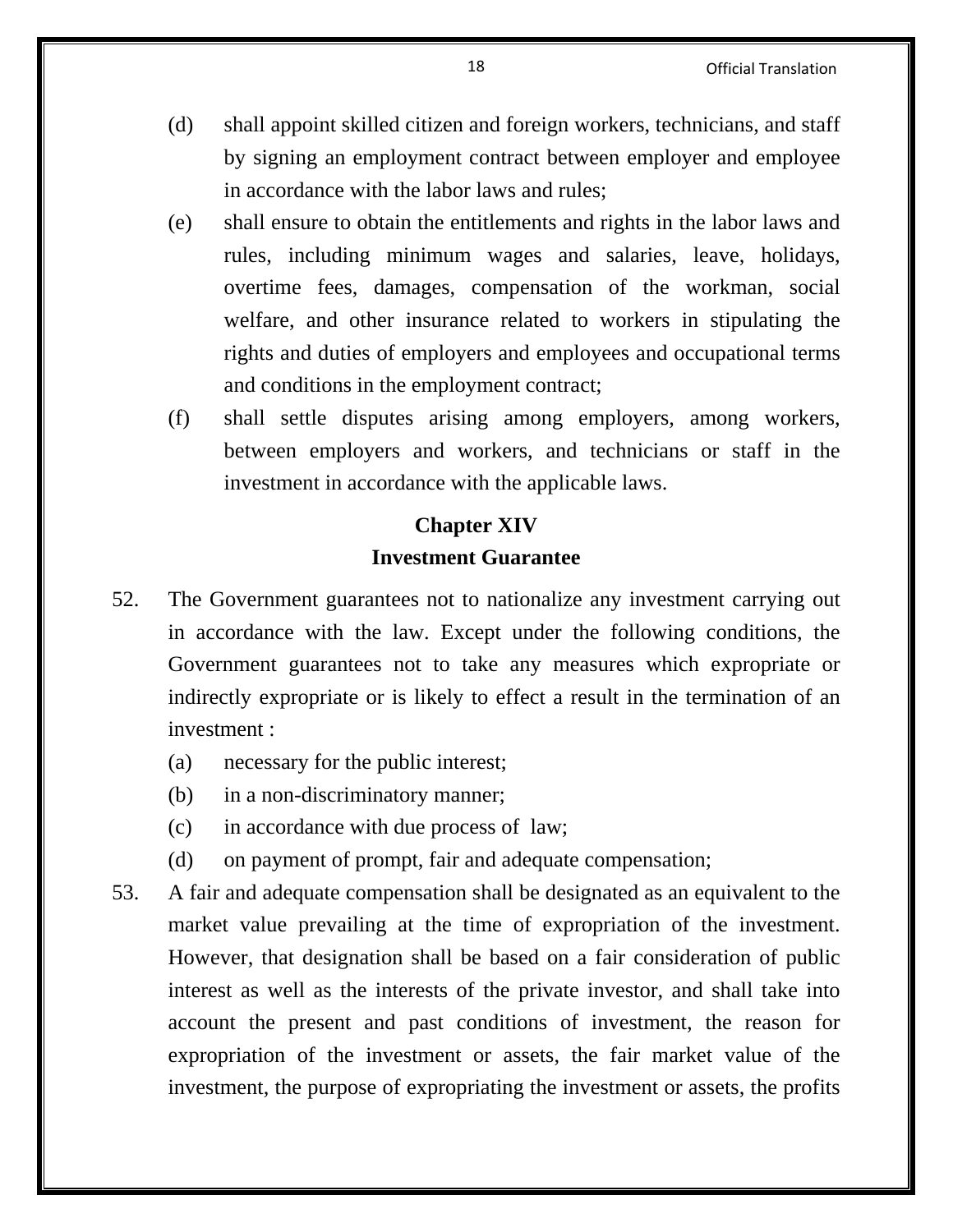acquired by the investor during the term of investment, and also the duration of the investment.

- 54. Non-discriminatory manner, including in Chapter XXI and Chapter XXII of this Law, which the Government performs in their authority for the purposes of regulating economic or supporting social interest shall not apply to the provisions in this Chapter.
- 55. If an investor asserts that a measure or series of measures undertaken under section 52 are inconsistent with the provisions of such section and amount to an indirect expropriation, the Government shall conduct a case-by-case and fact-based inquiry that takes into consideration the following factors:
	- (a) whether the measures create an intentional adverse effect on the economic value of an investment or not ;
	- (b) whether the measures breach the prior binding written commitment of the Government, contract, license, or other legal documents issued in favor of the investor or not;
	- (c) whether the measures of the Government, including the objective contained in section 52 (a), are consistent with the public interest or not.

# **Chapter XV**

#### **Transfer of Funds**

- 56. Foreign investors may transfer the following funds abroad relating to the investments made under this Law:
	- (a) capital designated under the provisions relating to capital account rules stipulated by the Central Bank of Myanmar;
	- (b) proceeds, profits from the asset, dividends, royalties, patent fees, license fees, technical assistance and management fees, shares and other current income resulting from any investment under this Law;
	- (c) proceeds from the total or partial sale or liquidation of an investment;
	- (d) payments made under a contract, including a loan agreement;
	- (e) payments resulting from any settlement of investment disputes;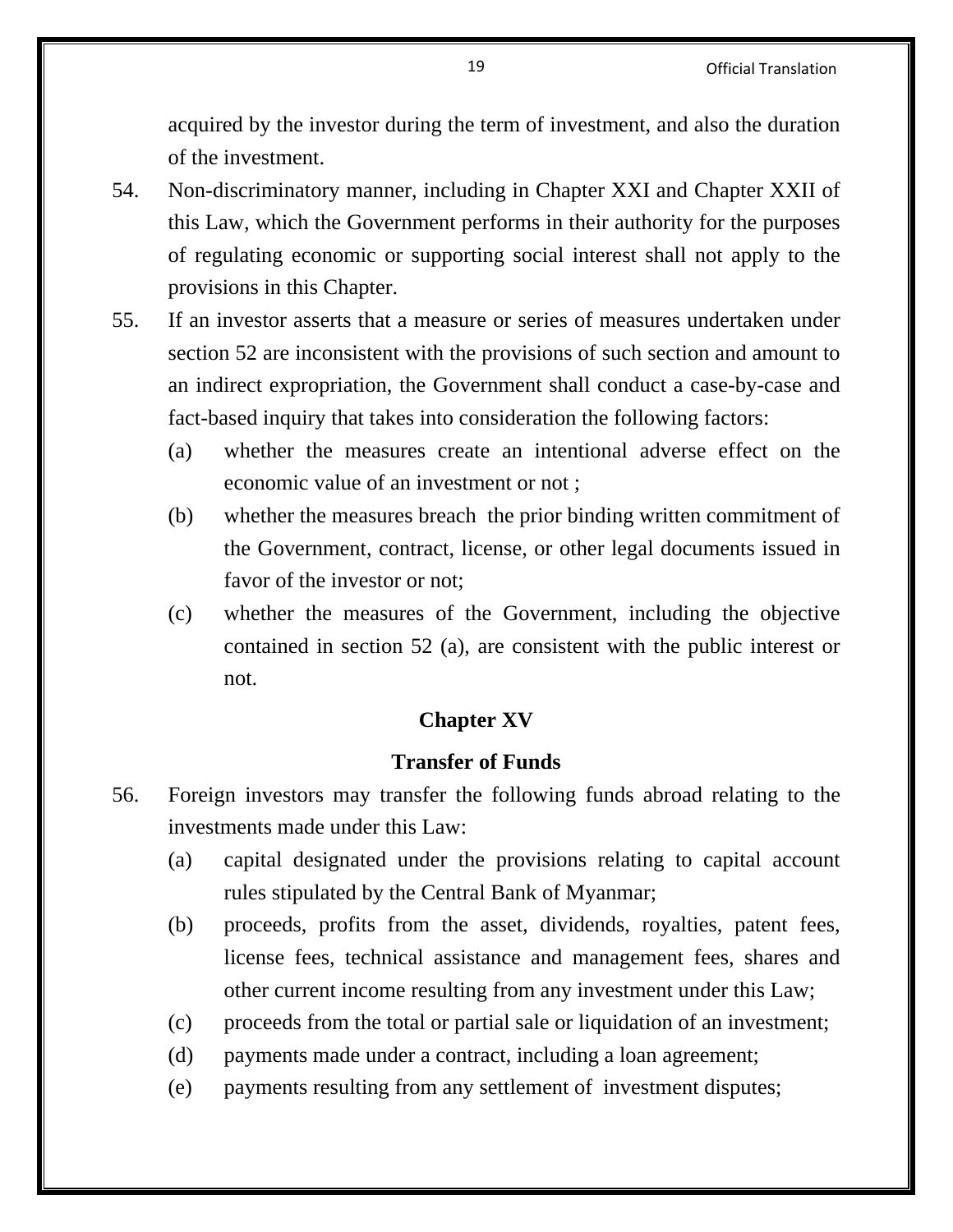- (f) other compensation or money as compensation under the investment or expropriation;
- (g) remuneration, salary and earning of foreign experts legally employed in the Union.
- 57. With respect to transferring a loan or taking a loan, it shall be transferred and taken with the approval of the Central Bank of Myanmar, in accordance with the stipulated regulations.
- 58. Myanmar citizen investors may freely and without delay transfer abroad the following funds relating to the investments made under this Law:
	- (a) royalties, license fees, technical assistance, management fees, and interests to be paid any outside organization;
	- (b) payments made under a contract, including a loan agreement and insurance claims;
	- (c) payments resulting from an award, arbitration or settlement of any dispute, including any agreement to be paid by Myanmar citizen investor.
- 59. Any transfer of funds shall be allowed only after paying all tax obligations imposed on the amount to be transferred in accordance with the stipulated tax laws.
- 60. Foreign experts with legal work permits may make remittance abroad without any further deduction from the amount of money paid after the tax obligations under the Income Tax Law, through banks authorized with a foreign exchange dealer license and established in the Union.
- 61. In respect of transfers of funds made by Foreign investors under section 56, such funds, including capital accounts or current accounts under the Foreign Exchange Management Law, may be transferred through banks authorized with a foreign exchange dealer license and legally established in the Union with freely usable currencies.
- 62. The Government may prevent or delay a transfer of funds relating to any of the following circumstances:
	- (a) insolvency, or the protection of the rights of creditors;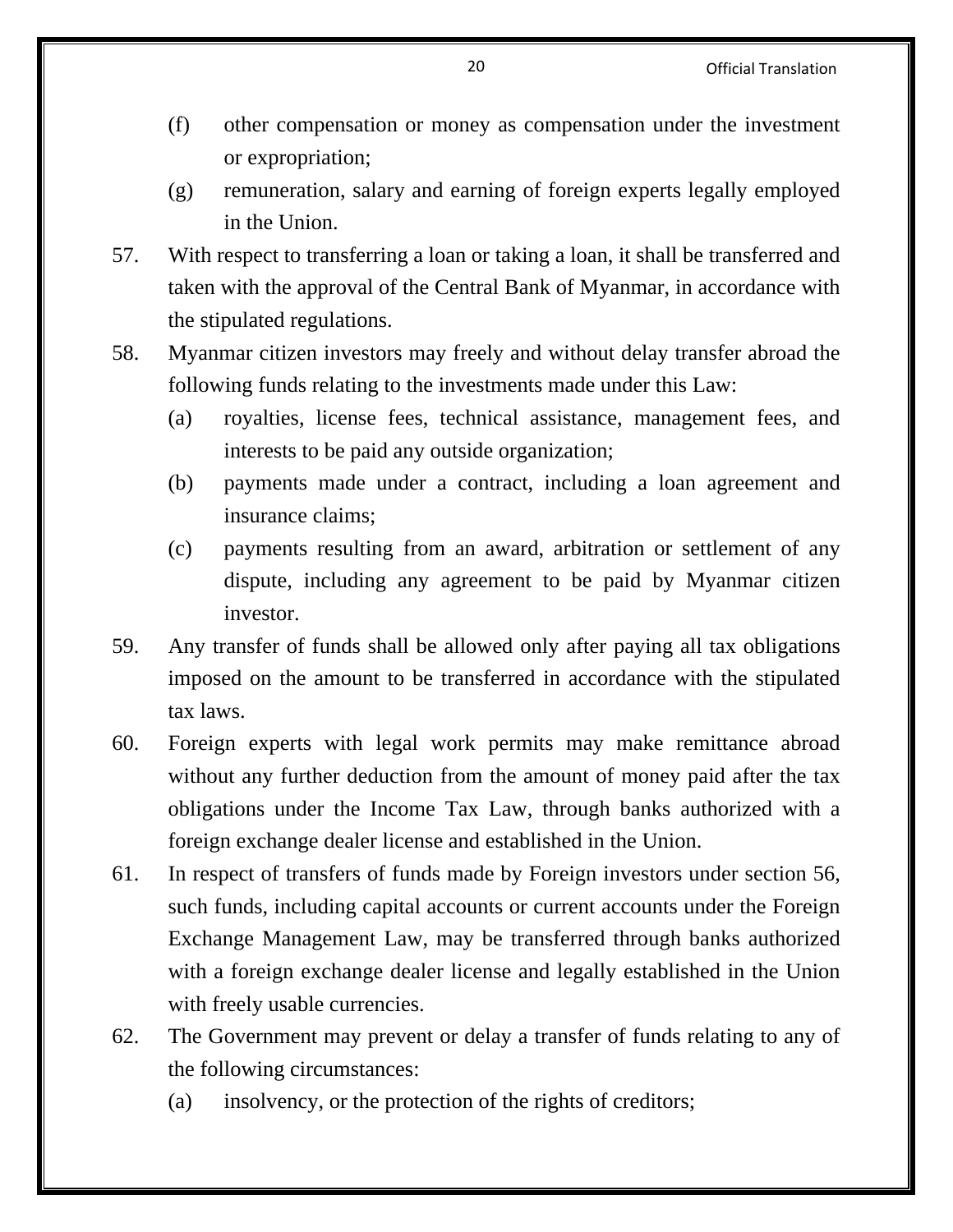- (b) criminal or penal offences and the recovery of proceeds of crime;
- (c) financial reporting or record keeping of transfers when necessary to assist law enforcement or financial regulatory authorities;
- (d) ensuring compliance with orders or judgments in judicial or administrative proceedings;
- (e) taxation;
- (f) social security, public retirement, or compulsory saving schemes;
- (g) severance entitlements of employees.
- 63. The Government shall allow the transfer of capital or expenditures and foreign loans from abroad, which are required to be used for an investor and its investment within the Union in accordance with applicable laws.
- 64. In the event of serious balance-of-payments or external financial difficulties, the Government may adopt or maintain restrictions on payments or transfers related to investments in accordance with the Foreign Exchange Management Law and other international commitments.

## **Chapter XVI**

#### **Responsibilities of Investors**

- 65. The Investor:
	- (a) shall respect and comply with the customs, traditions and traditional culture of the ethnic groups in the Union;
	- (b) shall establish and register a company or sole proprietorship or legal entities or branches of such entities under the laws in order to invest;
	- (c) shall abide by the terms and conditions, stipulations of special licenses, permits, and business operation certificates issued to them, including the rules, notifications, orders, and directives and procedures issued by this Law and the applicable laws, terms and conditions of contract and tax obligations;
	- (d) shall carry out in accordance with the stipulations of the relevant department if it is, by the nature of business or by other need, required to obtain any license or permit from the relevant Union Ministries,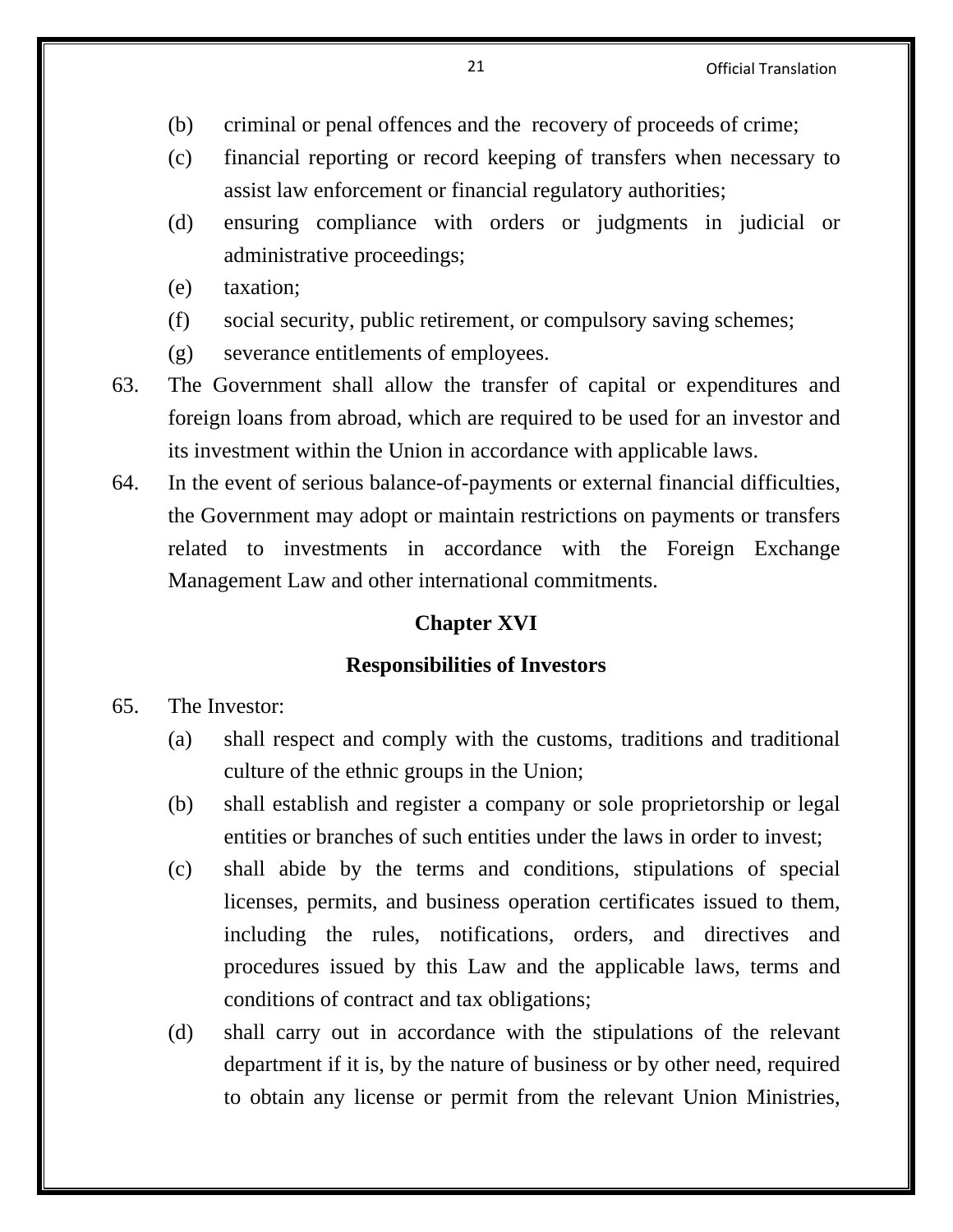government departments and governmental organizations, or to carry out registration;

- (e) shall immediately inform the Commission if it is found that natural mineral resources or antique objects and treasure trove not related to the investment permitted above and under the land on which the investor is entitled to lease or use and not included in the original contracts. If the Commission allows, the investor shall continue to carry out the investment in such land, and if not allowed, the investor shall transfer and carry out, by obtaining the permission, at the substituted place which is selected and submitted by him;
- (f) shall not make any significant alteration of topography or elevation of the land on which he is entitled to lease or to use, without the approval of the Commission;
- (g) shall abide by the applicable laws, rules, procedures and best standards practiced internationally for this investment so as not to cause damage, pollution, and loss to the natural and social environment and not to cause damage to cultural heritage;
- (h) shall list and keep proper records in books of accounting and annual financial statements, and necessary financial matters relating to the investments performed by a Permit or an Endorsement in accordance with internationally and locally recognized accounting standards;
- (i) shall close and discontinue the investment only after payment of compensation to employees in accordance with applicable laws for any breach of employment contracts, closure of investment, sale and transfer of investment, discontinuation of investment, or reduction of workforce;
- (j) shall pay wages and salaries to employees in accordance with applicable laws, rules, procedures, directives and so forth during the period of suspension of investment for a credible reason;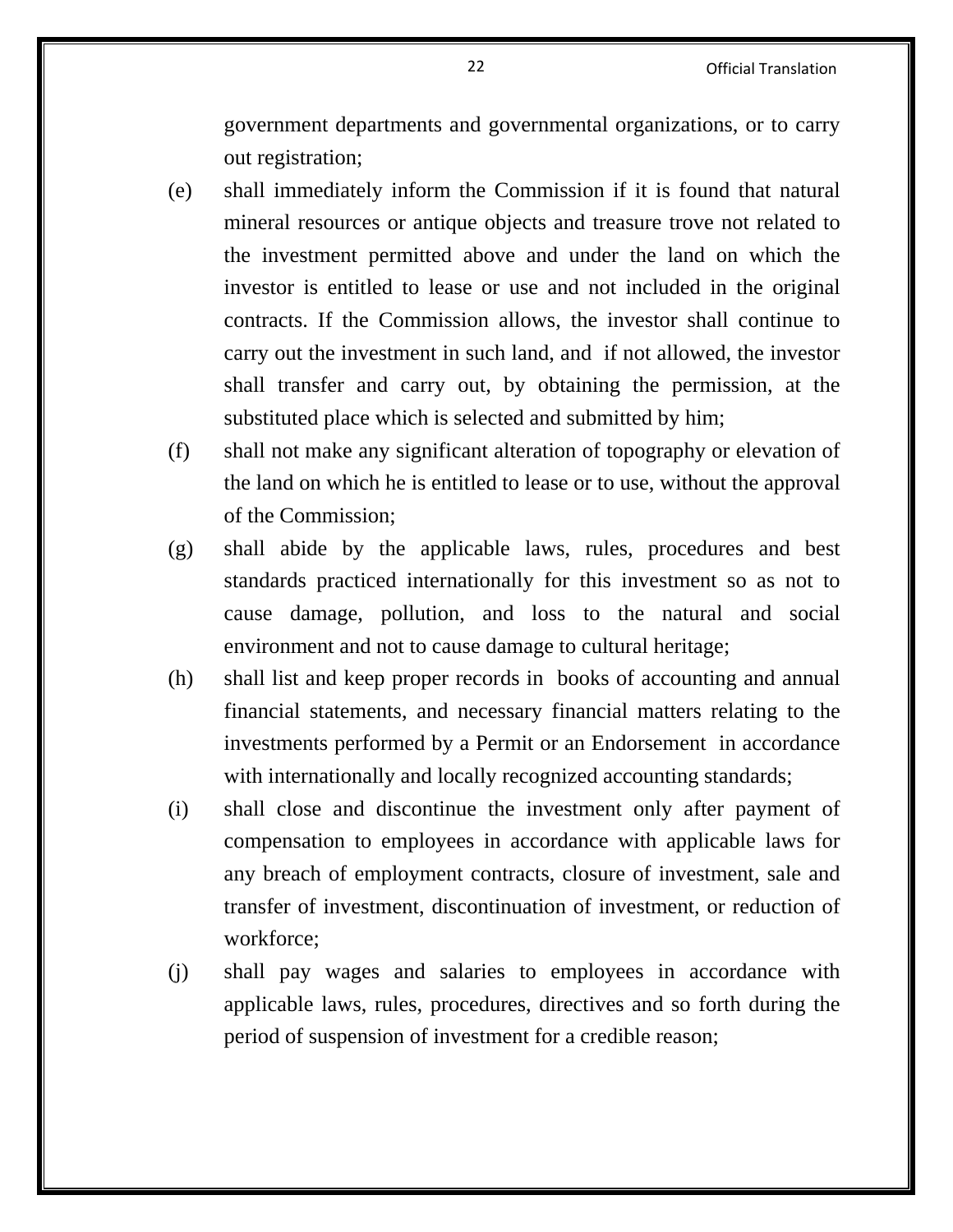- (k) shall pay compensation and indemnification in accordance with applicable laws to the relevant employee or his successor for injury, disability, disease and death due to the work;
- (l) shall supervise foreign experts, supervisors and their families, who employ in its investment, to abide by the applicable laws, rules, orders and directives, and the culture and traditions of Myanmar;
- (m) shall respect and comply with the labor laws;
- (n) shall have the right to sue and to be sued in accordance with the laws;
- (o) shall pay effective compensation for loss incurred to the victim, if there is damage to the natural environment and socioeconomic losses caused by logging or extraction of natural resources which are not related to the scope of the permissible investment, except from carrying out the activities required to conduct investment in a Permit or an Endorsement.
- (p) shall allow the Commission to inspect in any places, when the Commission informs the prior notice to inspect the investment;
- (q) shall take in advance a Permit or an Endorsement of the Commission for the investments which need to obtain prior approval under the Environmental Conservation Law and the procedures of environmental impact assessment, before undertaking the assessment. Such investments shall be submitted the situation of environmental and social impact assessment to the Commission during the permitted investment period.
- 66. Subject to the assessment under section 65 (q), the Commission may administer the investments to carry out as necessary, including to conduct or suspend.
- 67. The investors shall comply with all responsibilities stipulated under section 65 from the date, this Law comes into effect.
- 68. If the investor discontinues the investment before the expiry of the permitted period, after paying the tax exemptions or reliefs or both enjoyed during importation in accordance with the approval of the Commission, the investor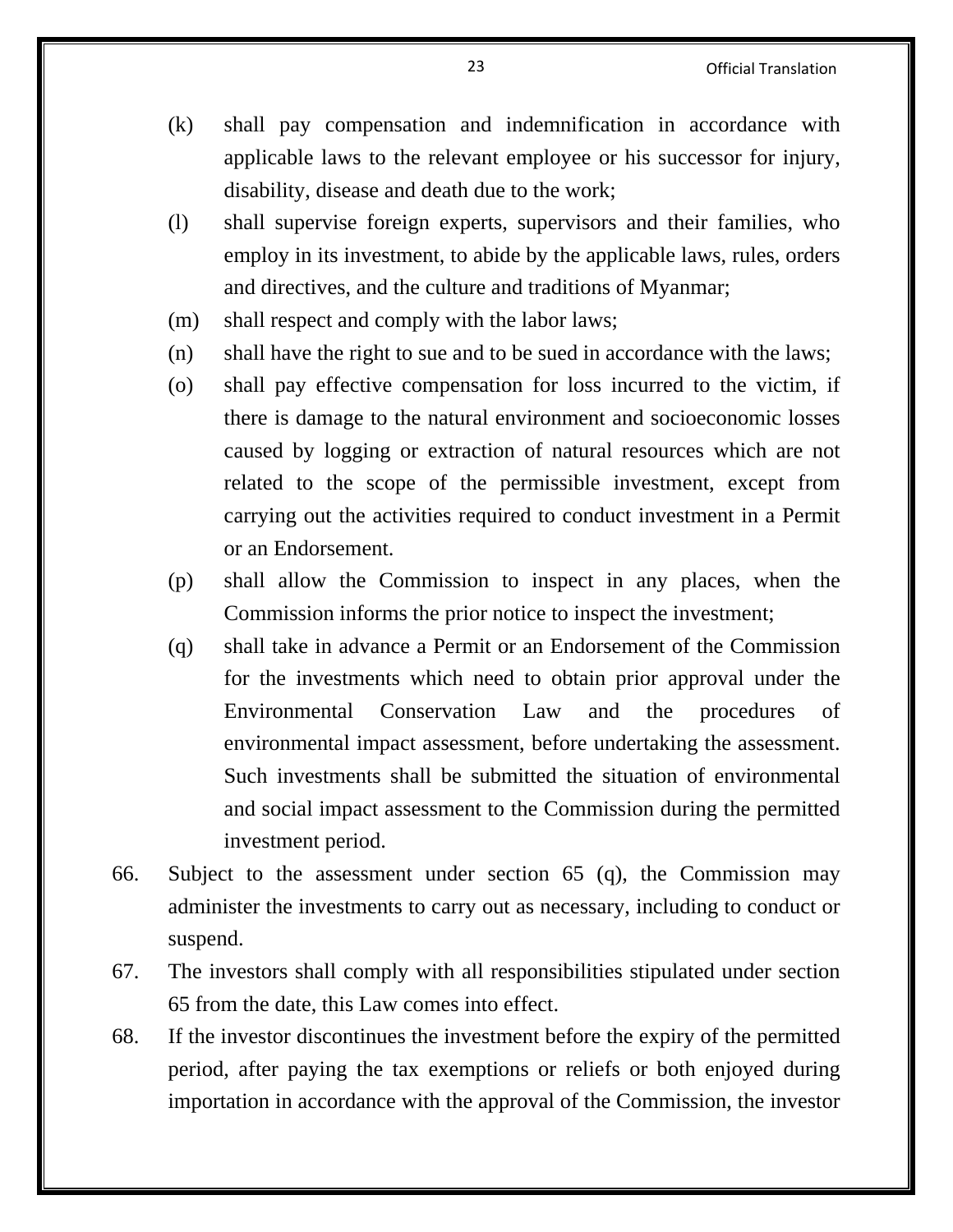is to sell, export and dispose all machineries, equipment, motor vehicles and all other articles imported from abroad with the customs duty, other internal taxes and tax exemption or relief or both for his investment.

- 69. After obtaining a Permit or an Endorsement from the Commission, the investor shall execute and sign necessary contracts with the relevant government department or a governmental organization or governmental organizations, and conduct its investments.
- 70. The permission of the Commission shall be obtained for any extension and amendment of the contracts mentioned in section 69.
- 71. In conducting their investment activities, the investor shall carry out health assessments, cultural heritage impact assessments, environmental impact assessments and social impact assessments according to the type of investment activities in accordance with the relevant laws, rules, regulations and procedures.
- 72. Investments that obtained a Permit or an Endorsement, shall submit to the Commission of any sublease, mortgage transfer of shares or transfer of business to any person during the permitted investment period.

# **Chapter XVII**

## **Insurance**

73. The investor shall insure the types of insurance stipulated in the provision of the rules at any insurance enterprise which is entitled to carry out insurance businesses within the Union.

# **Chapter XVIII**

## **Exemptions and Reliefs**

74. The Commission shall, for the purpose of supporting the development of the Union by allowing investment in sectors which need to be developed and for the proportionate development of Regions and States, scrutinize and may grant one or more tax exemptions or reliefs if the investor applies for such exemptions or reliefs.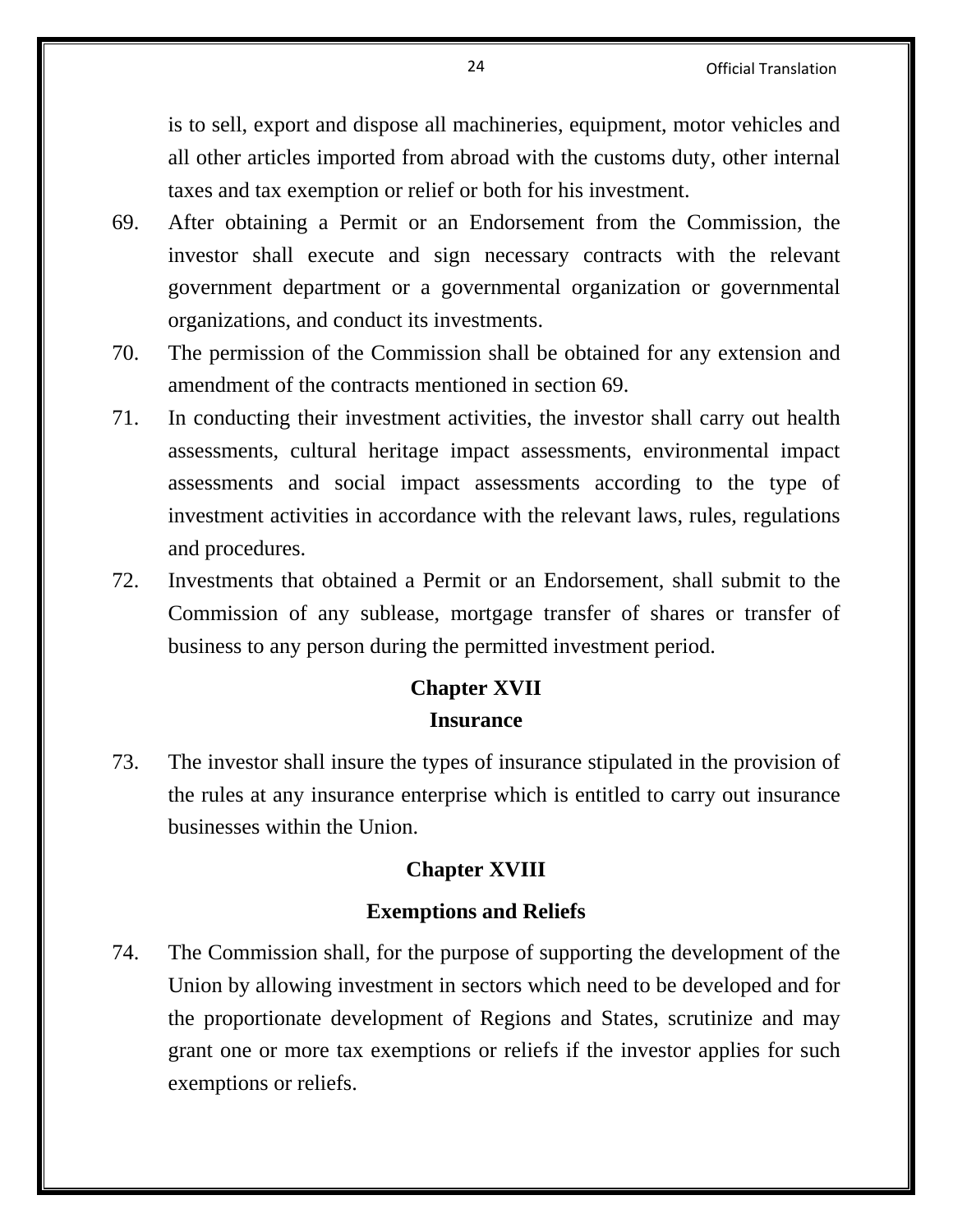- 75. (a) With respect to the income tax exemptions, designated the less developed regions as Zone (1) , the moderate developed regions as Zone (2), and the developed regions as Zone (3), the Commission shall, with the approval of the Government, issue a notification and may grant income tax exemptions to investment activities in Zone (1) for a period of 7 consecutive years including the year of commencement of commercial operation, investment activities in Zone (2) for a period of 5 consecutive years including the year of commencement of commercial operation, and investment activities in Zone (3) for a period of 3 consecutive years including the year of commencement of commercial operation.
	- (b) With the approval of the Government, the Commission may change the designation of the zones from time to time depending on the development of the respective regions.
	- (c) Income tax exemptions shall be granted only for the sectors specified by the Commission in the notification as promoted sectors.
- 76. In addition to the provisions under Chapter XI of Treatment of Investors, the Government may undertake subsidies, funding, capacity building and training to Myanmar citizen investors and citizen-owned small and mediumsized enterprises. The Government may also allow exemptions and reliefs for the locations where Myanmar citizen-owned businesses are operated or other economic activities.
- 77. The Commission may scrutinize and grant the following exemptions or reliefs from customs duty and other internal taxes to the investor if applied:
	- (a) exemptions or reliefs from customs duty or other internal taxes or both on machineries, equipments, instruments, machinery components, spare parts, construction materials unavailable locally, and materials used in the business, which are imported as they are actually required, during the construction period or during the preparatory period of the investment;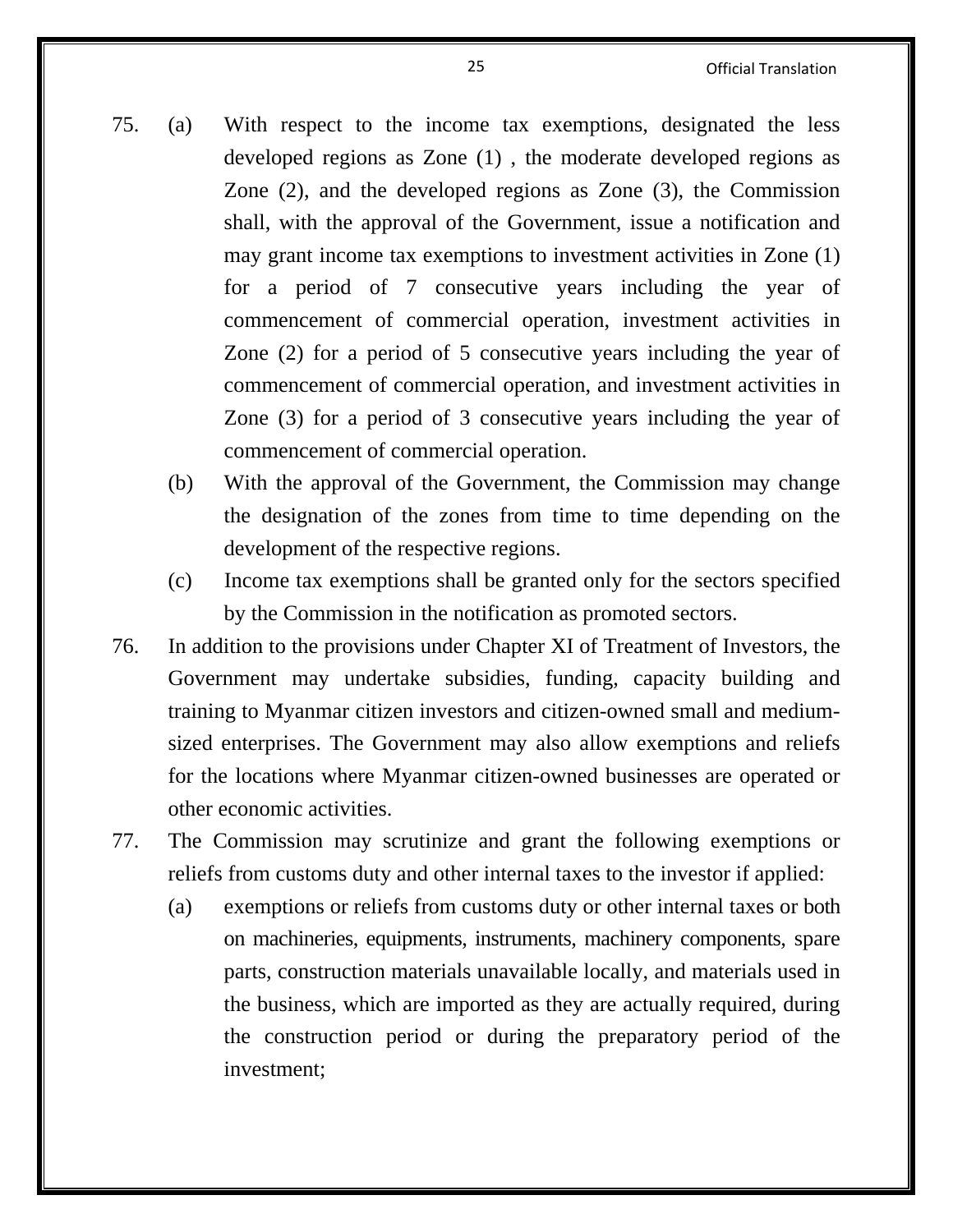- (b) exemptions or reliefs from the customs duty or other internal taxes or both on the importation of the raw materials and partially manufactured goods conducted by an export-oriented business for the purposes of the manufacture of products for export;
- (c) reimbursement of customs duty or other internal taxes or both on imported raw materials and partially manufactured goods which are used to manufacture products for export;
- (d) if the volume of investment is increased with the approval of the Commission and the original investment is expanded during the permitted period of investment, exemptions or reliefs from the customs duty or other internal taxes or both on machineries, equipments, instruments, machinery components, spare parts, materials used in the business, and construction materials unavailable locally, which are imported as they are actually required for use in the business which is being expanded as such increases may be granted.
- 78. The Commission may scrutinize and grant the following exemptions and reliefs, as required, to the investor if applied:
	- (a) exemptions or reliefs from income tax if the profit obtained from the investment that has obtained a Permit or an Endorsement is reinvested in such investment or in any similar type of investment activities within one year;
	- (b) right to depreciation for the purpose of income tax assessment, after computing such depreciation from the year of commencement of commercial operation based on a depreciation rate which is less than the stipulated lifetime of the machinery, equipment, building or capital assets used in the investment;
	- (c) right to deduct expenses which are incurred for the research and development relating to the investment activities carried out within the Union and actually required for the economic development of the Union from the assessable income.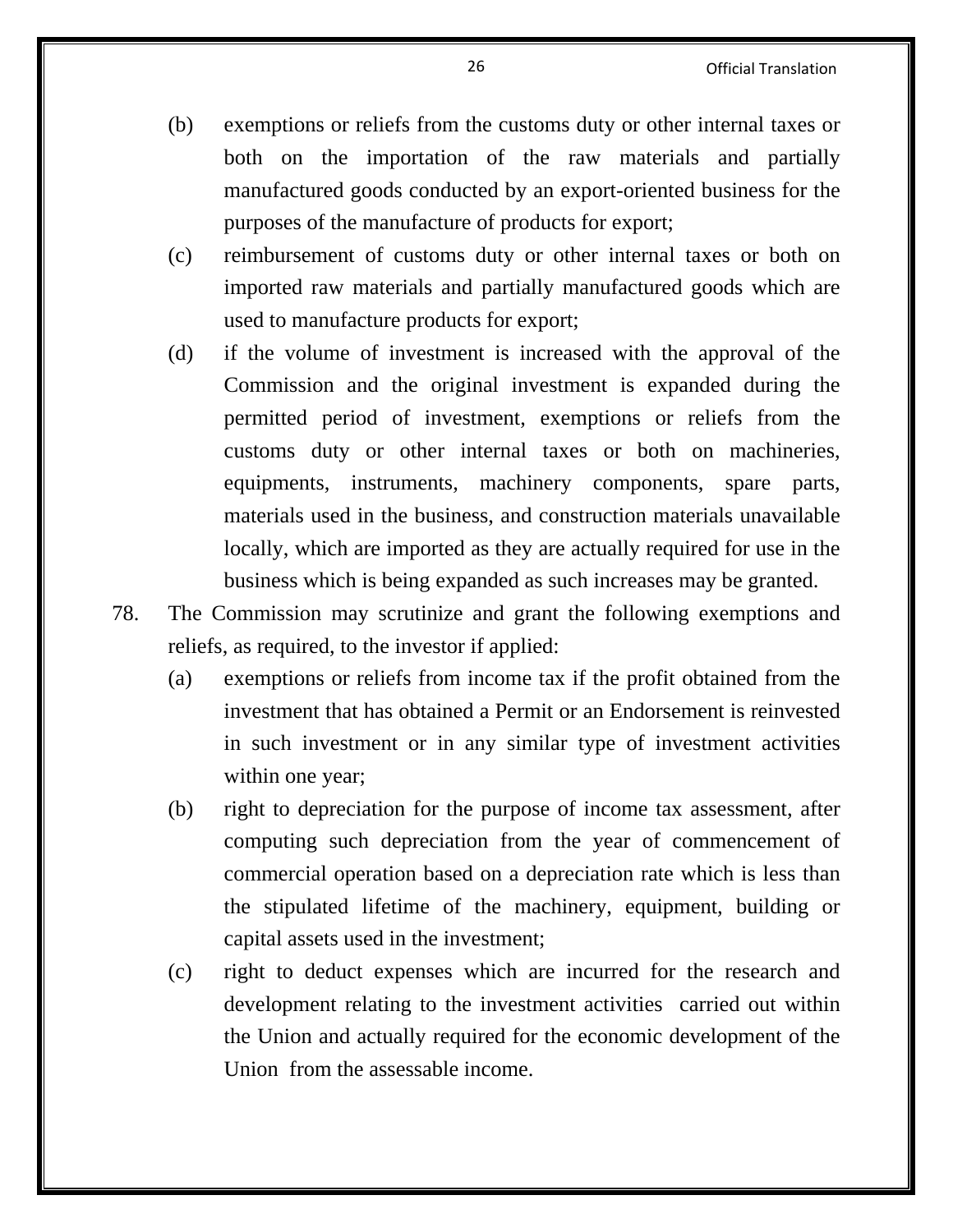- 79. The Foreign investors have to pay income tax on their income at the rates applicable to the citizens residing within the Union.
- 80. Except the exemptions and reliefs under section 75, 77 and 78, other taxes shall be carried out in accordance with relevant tax laws.
- 81. The exemptions and reliefs under sections 75, 77, 78 and 80 shall not apply to businesses operating in special economic zones.

## **Chapter XIX**

## **Settlement of Dispute**

- 82. In effective implementation of this Law, the Commission shall establish and manage a grievance mechanism to resolve and prevent the occurrence of disputes, and carry out the relevant inquiries for the investment issues before reaching the stage of a legal dispute.
- 83. Before any investment dispute between the investor and the Union or between the investors is brought to any court or arbitral tribunal, all disputing parties shall use due attempts to settle the disputes amicably.
- 84. If investment disputes are not able to be settled amicably:
	- (a) if the dispute settlement mechanism is not stipulated in the relevant agreement, it shall be settled in the competent court or the arbitral tribunal in accord with the applicable laws;
	- (b) if the dispute settlement mechanism is stipulated in the relevant agreement, it shall be complied with and carried out in accord with the mechanism.

# **Chapter XX**

## **Administrative Penalties**

- 85. The Commission:
	- (a) may impose one or more of the following administrative penalties against an investor who violates or fails to comply with any provision of this Law and its rules, regulations, notifications, orders, directive,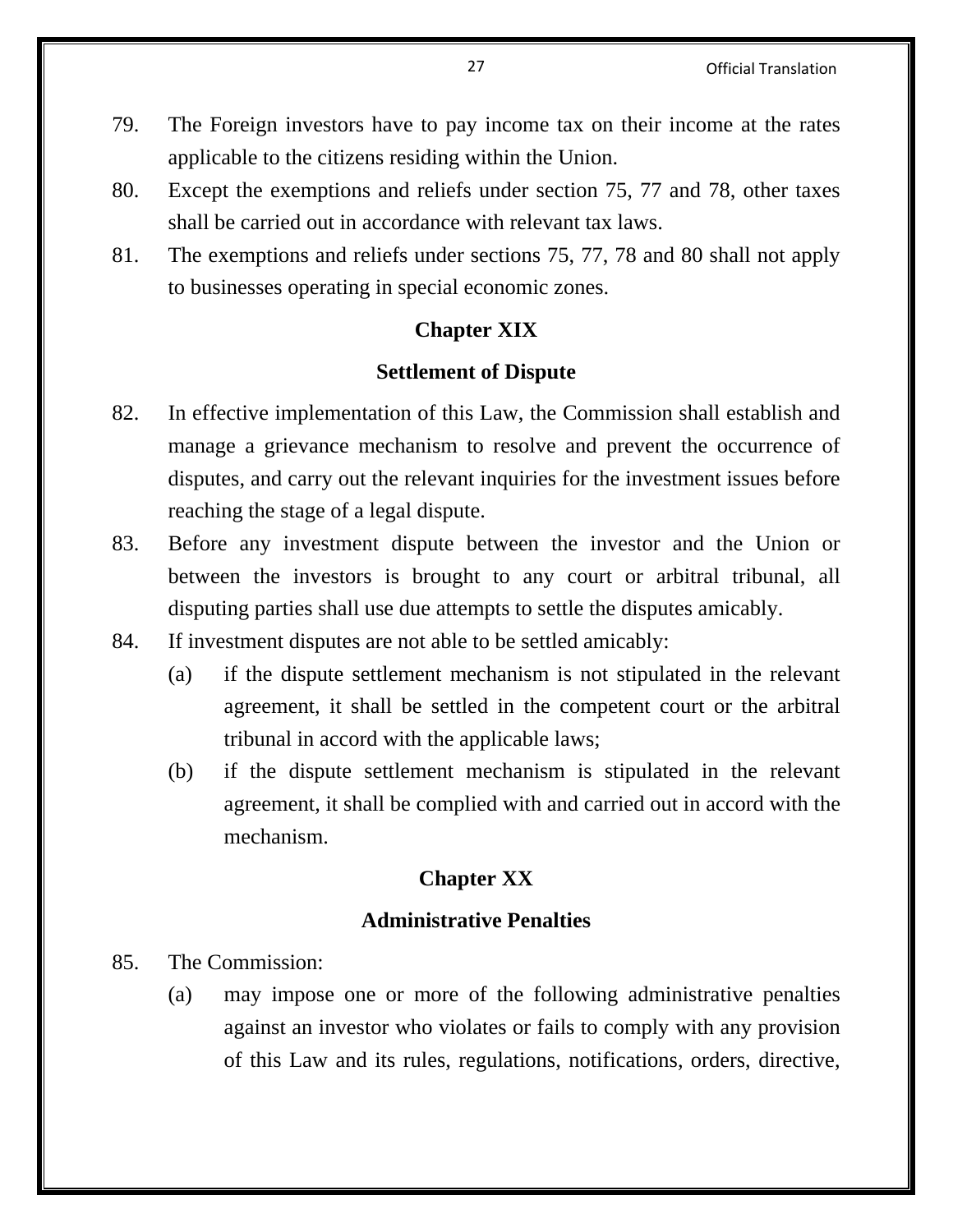procedures or terms and conditions contained in a Permit or an Endorsement issued by the Commission:

- (i) censure;
- (ii) temporary suspension of business;
- (iii) temporary suspension of tax exemptions and reliefs;
- (iv) revocation of a Permit or an Edorsement;
- (v) add the business to a blacklist for which no Permit or Endorsement shall be issued in the future;
- (b) shall inform a prior notice in respect of the administrative penalties to the investor before imposing the administrative penalties according to subsection (a), and the investor has the right to submit questions in writing upon the administrative penalties;
- (c) shall describe the reason for imposing an administrative penalty together with the decision, imposing the administrative penalty under subsection (a).
- 86. (a) The investor dissatisfied with any decision made by the Commission under section 85 shall have the right to appeal to the Government within 60 days from the date of the decision in accordance with the stipulations.
	- (b) The Government may amend, revoke or approve any decision made by the Commission.
	- (c) The decision of the Government shall be final and conclusive.
- 87. An investor shall be prosecuted if there is credible evidence that he describes dishonestly, falsely, or any concealment of information when submitting any proposal, accounts, evidence of contracts, financial information or evidence of employment and so forth to the Commission, or any relevant government department or governmental organization.
- 88. If an investor fails to comply with or violate any provisions of this Law, including the performance of the prohibited investment activities under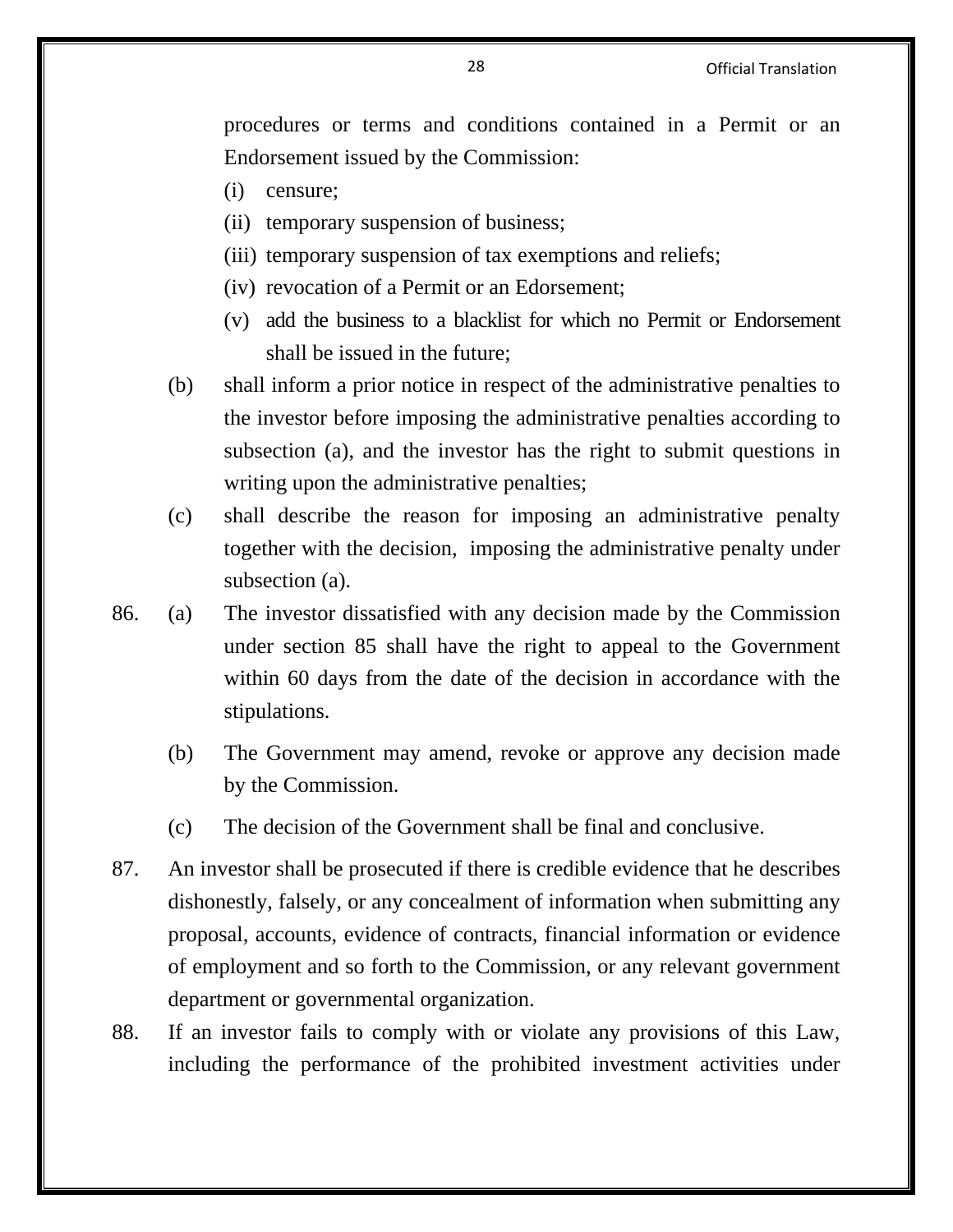section 41, he shall be prosecuted under this Law and, if required, any applicable laws.

## **Chapter XXI**

#### **Exceptions**

- 89. Nothing in this Law shall be construed to prohibit the following fair measures adopted or maintained prudently by the Government:
	- (a) necessary to protect public morals or to maintain public order;
	- (b) necessary to protect life or health of human, animals, or plants;
	- (c) the protection of investors, depositors, financial market participants, policyholders, policy-claimants, or persons to whom a fiduciary duty is owed by a financial institution;
	- (d) ensuring the safety, standing, soundness and stability of financial institutions;
	- (e) ensuring the integrity and stability of the financial system of the Union;
	- (f) aiming to ensure fair and effective assessment of tax or direct taxation relating to investors;
	- (g) carrying out the protection of artistic, historical or archaeological valued national treasures and heritage;
	- (h) preservation of natural resources, and not to be damaged to such, where the effect is caused by domestic production or consumption.

#### **Chapter XXII**

#### **Security Exception**

- 90. (a) Nothing in this Law shall be construed to prohibit the Government from adopting or enforcing necessary measures for the protection of its essential security interests.
	- (b) The provisions under this Law shall not prevent any of the following actions necessary for the Government to protect essential security interests, including but not limited to: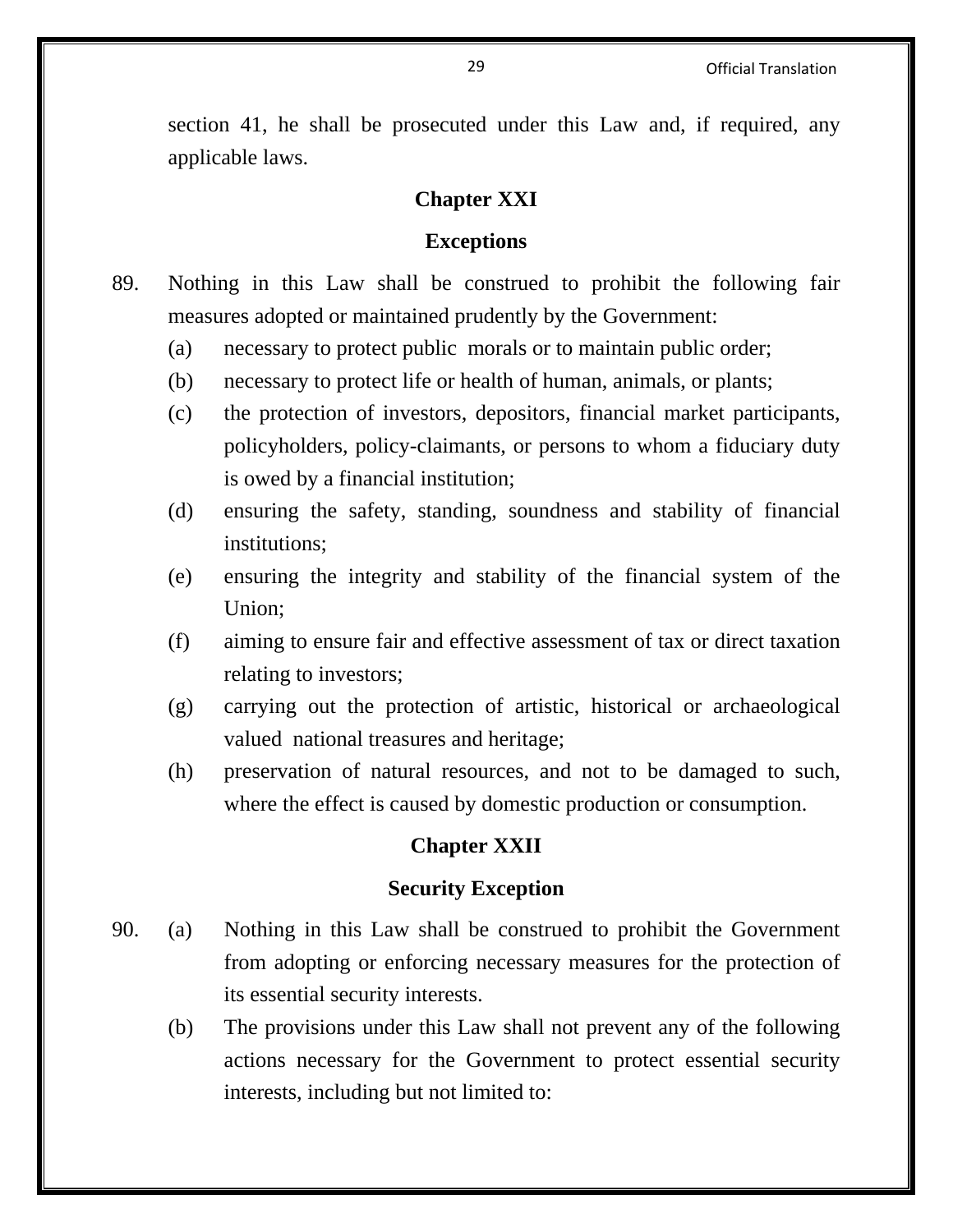- i. action relating to the traffic in arms, ammunition and to such traffic in other goods and materials as is carried on directly or indirectly for the purpose of supplying military or other security forces;
- ii. action taken, as required, in time of war or other emergency in international relations.

# **Chapter XXIII**

#### **Miscellaneous**

- 91. If there is any provision of this Law contrary to any matter provided for in the international treaties and agreements adopted by the Union, the provisions contained in the international treaties and agreement shall be abided by for such contradictory provision.
- 92. Within the period after the enactment of this Law and before promulgating the necessary rules and procedures, the rules issued under the Foreign Investment Law (the Pyidaungsu Hluttaw Law No. 21/2012) may continue to be complied so far as it is not contrary to this Law.
- 93. Any Permit for investment granted by the Commission subject to the Union of Myanmar Foreign Investment Law (The State Law and Order Restoration Council Law No. 10/1988) or the Foreign Investment Law (the Pyidaungsu Hluttaw Law No. 21/2012) or the Myanmar Citizens Investment Law (the Pyidaungsu Hluttaw Law No.18/2013) shall continue to be effective till the term of such Permit is expired.
- 94. Notwithstanding anything contained in any other law, matters relating to any provision in this Law shall be carried out in accordance with this Law.
- 95. If there is credible evidence for performing in good faith within the powers conferred under this Law, no criminal or civil actions shall be taken against any member of the Commission, any member of a committee or body, or any civil servant for such act.